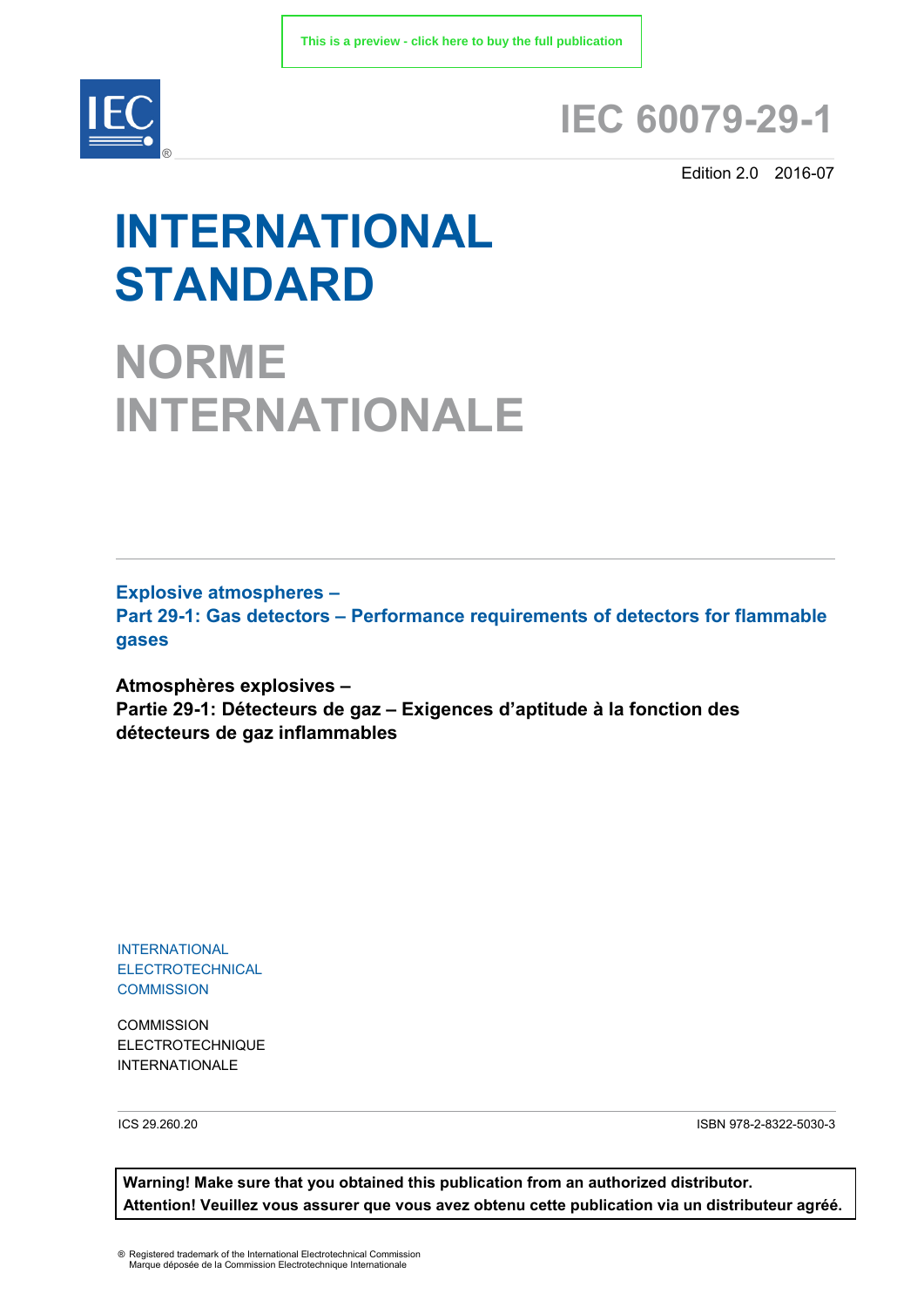IEC 60079-29-1:2016/ISH1:2019  $-1 -$ © IEC 2019

# INTERNATIONAL ELECTROTECHNICAL COMMISSION

\_\_\_\_\_\_\_\_\_\_\_\_

**IEC 60079-29-1 Edition 2.0 2016-07**

# **EXPLOSIVE ATMOSPHERES –**

# **Part 29-1: Gas detectors – Performance requirements of detectors for flammable gases**

# **INTERPRETATION SHEET 1**

This interpretation sheet has been prepared by IEC technical committee 31: Equipment for explosive atmospheres.

The text of this interpretation sheet is based on the following documents:

| <b>DISH</b>  | Report on voting |  |  |
|--------------|------------------|--|--|
| 31/1456/DISH | 31/1462/RVDISH   |  |  |

Full information on the voting for the approval of this interpretation sheet can be found in the report on voting indicated in the above table.

 $\overline{\phantom{a}}$ 

In accordance with Administrative Circular AC/42/2004: New procedures for interpretation of standards, Annex 2: New text for ISO/IEC Directives (IEC Supplement), there has been a request for formal interpretation of the Air Velocity test acceptance criterion in the performance standard IEC 60079-29-1:2016.

#### **Question:**

Is the acceptance criteria for the Air Velocity test to be assessed based upon variation from the 0 m/s reading?

#### **Interpretation:**

Some of the performance tests are intended to be an accuracy based assessment from the applied gas concentration (eg. Short Term Stability and Calibration Curve). Other performance tests are intended to be a variation based assessment from a known baseline (eg. Baseline at 20 °C for Temperature test and baseline at 100 kPa for Pressure test).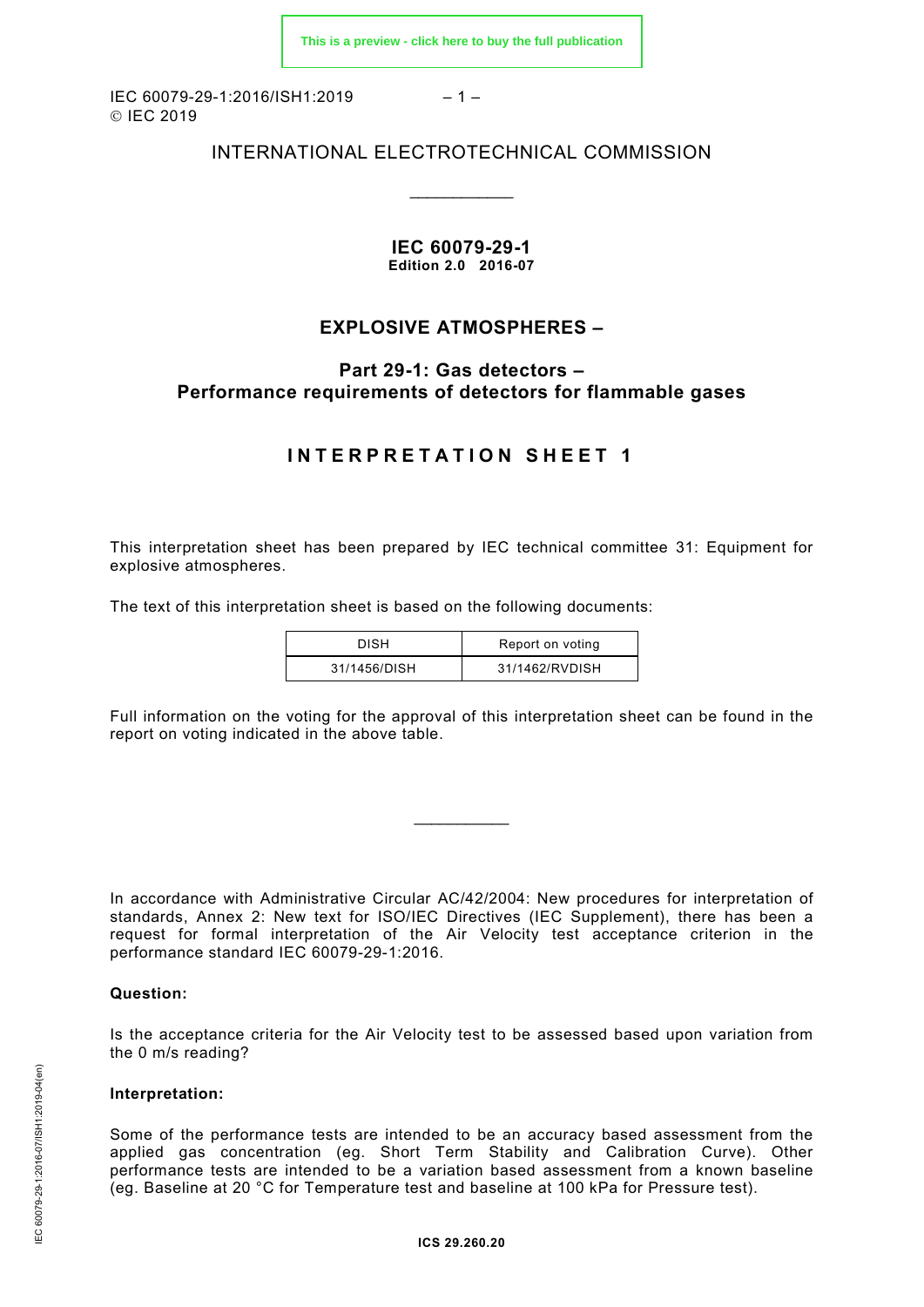**[This is a preview - click here to buy the full publication](https://webstore.iec.ch/publication/25484&preview)**

– 2 – IEC 60079-29-1:2016/ISH1:2019

© IEC 2019

In review of the air velocity acceptance criteria, the format is the same as the Short Term Stability and Calibration Curve and therefore this is intended to be an accuracy based assessment.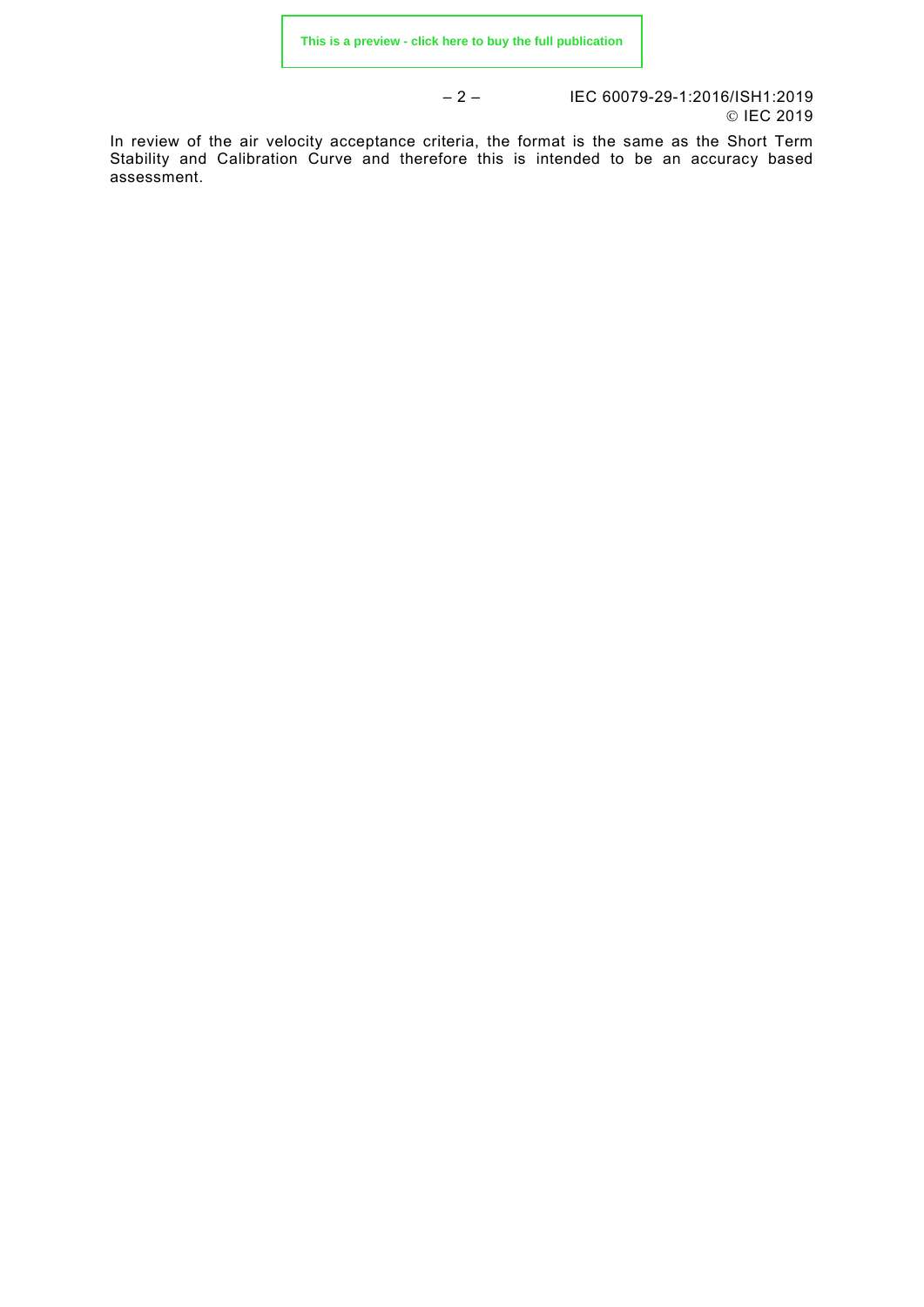IEC 60079-29-1:2016/ISH2:2019 – 1 – © IFC 2019

# INTERNATIONAL ELECTROTECHNICAL COMMISSION

\_\_\_\_\_\_\_\_\_\_\_\_

**IEC 60079-29-1 Edition 2.0 2016-07**

# **EXPLOSIVE ATMOSPHERES –**

# **Part 29-1: Gas detectors – Performance requirements of detectors for flammable gases**

# **INTERPRETATION SHEET 2**

This interpretation sheet has been prepared by IEC technical committee 31: Equipment for explosive atmospheres.

The text of this interpretation sheet is based on the following documents:

| <b>DISH</b>  | Report on voting |  |  |
|--------------|------------------|--|--|
| 31/1457/DISH | 31/1467/RVDISH   |  |  |

Full information on the voting for the approval of this interpretation sheet can be found in the report on voting indicated in the above table.

 $\overline{\phantom{a}}$ 

In accordance with Administrative Circular AC/42/2004: New procedures for Interpretation of standards, Annex 2: New text for ISO/IEC Directives (IEC Supplement), there has been a request for formal interpretation of the required testing for each general purpose test gas for performance standard IEC 60079-29-1:2016, Subclause 5.3.2 (c), by the Australian National Committee. The requirement is stated as follows:

c) Methane, and propane or butane for equipment intended for general purpose flammable gas detection (in order to get representative results, e.g. concerning sensitivity, response times and drift).

#### **Question:**

Is the interpretation of this text that propane or butane required tests are only Calibration and adjustment (5.4.3), Short-term stability (5.4.4.2), and Time of response (5.4.15)?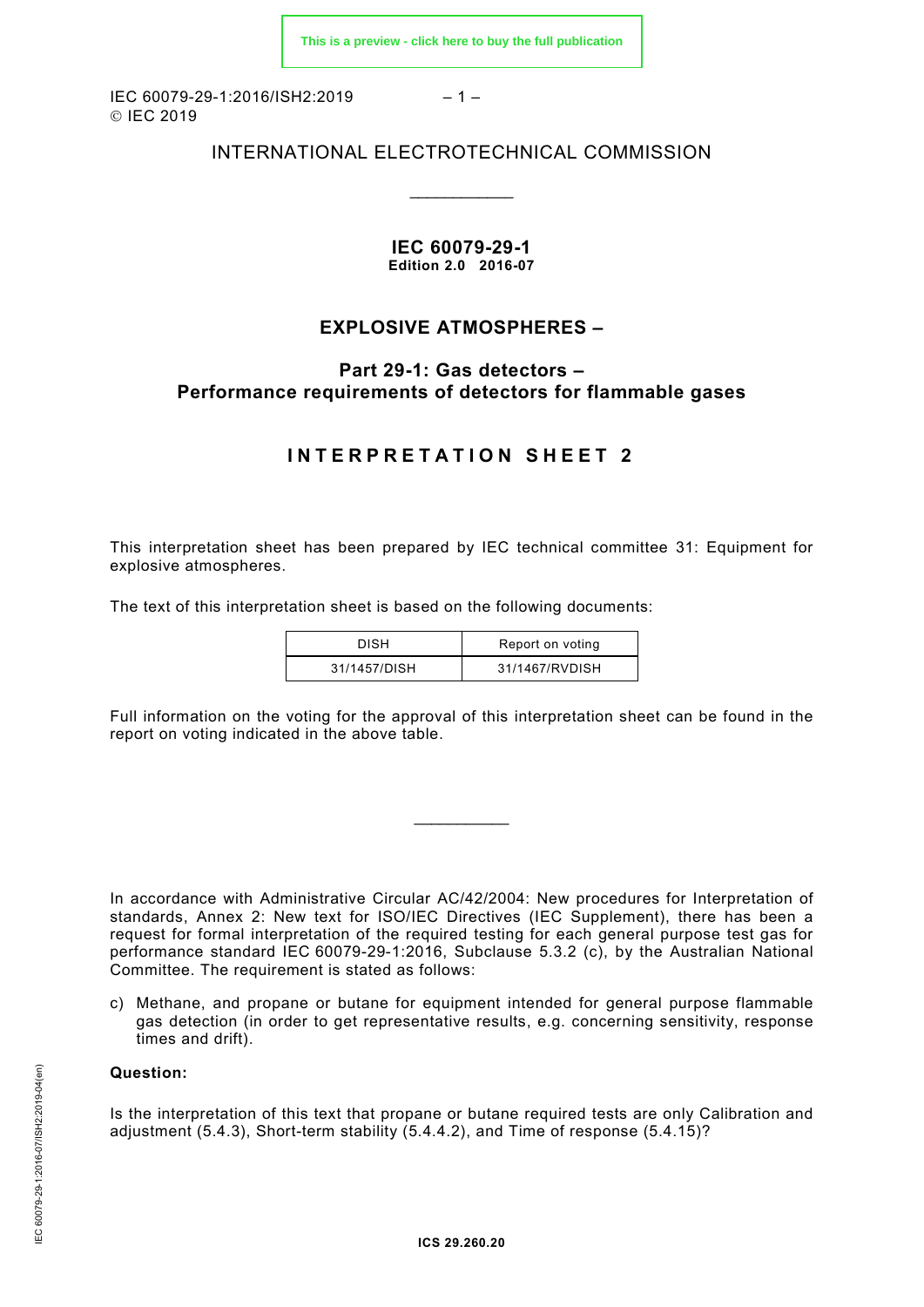#### – 2 – IEC 60079-29-1:2016/ISH2:2019 © IEC 2019

#### **Interpretation:**

 $\frac{1}{2}$ 

No, for general purpose equipment evaluation to two gases is essential in order to get representative test results. Therefore, all tests need to be conducted for the two gases unless otherwise specified (e.g. EMC as outlined in IEC 60079-29-1/AMD1:—[1\)](#page-4-0).

<span id="page-4-0"></span><sup>1</sup> Under preparation. Stage at the time of publication: IEC/CCDV 60079-29-1/AMD1:2019.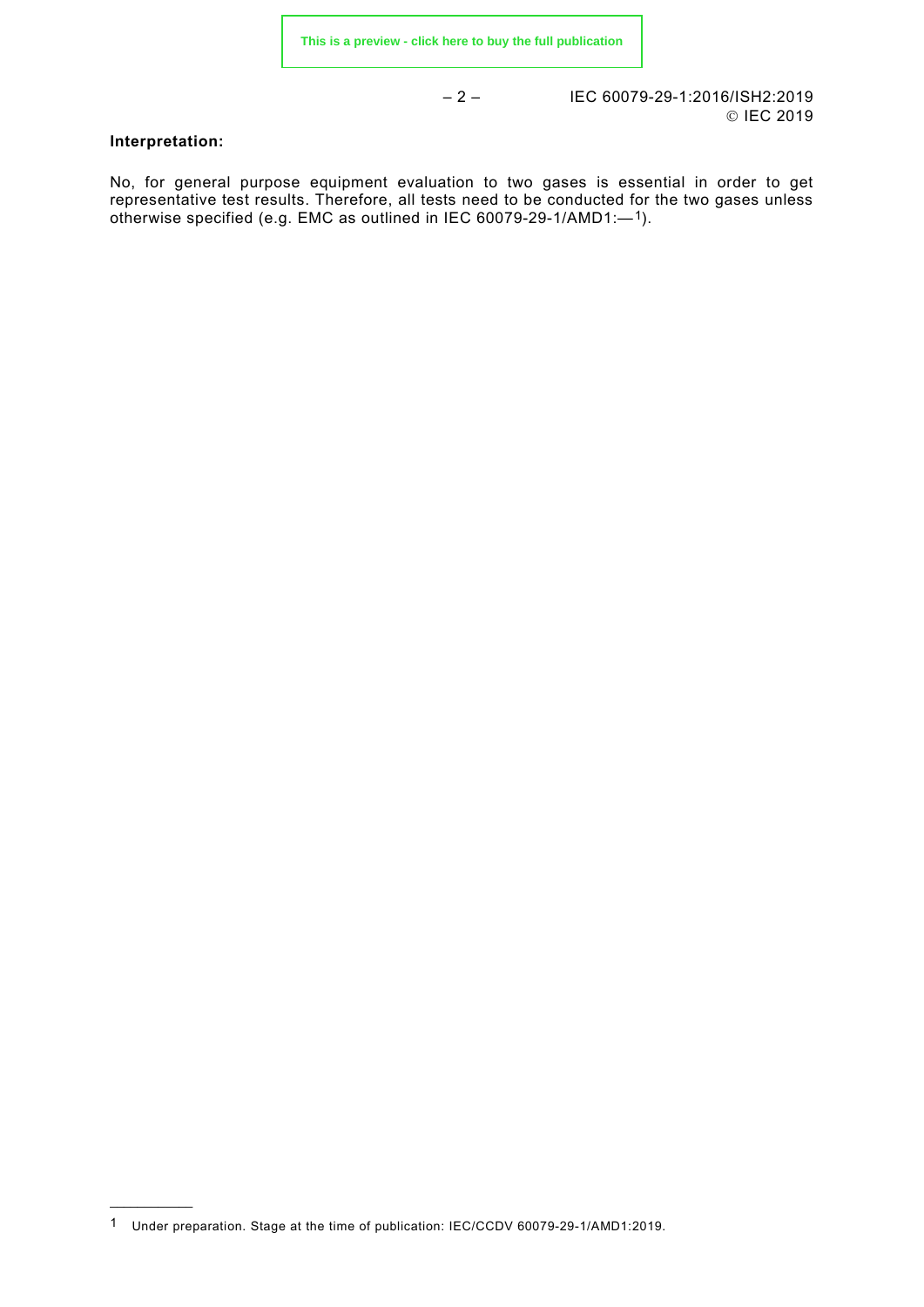$-2-$ 

IEC 60079-29-1:2016 © IEC 2016

# **CONTENTS**

| 1 |        |                                                                       |  |
|---|--------|-----------------------------------------------------------------------|--|
| 2 |        |                                                                       |  |
| 3 |        |                                                                       |  |
| 4 |        |                                                                       |  |
|   | 4.1    |                                                                       |  |
|   | 4.1.1  |                                                                       |  |
|   | 4.1.2  |                                                                       |  |
|   | 4.2    |                                                                       |  |
|   | 4.2.1  |                                                                       |  |
|   | 4.2.2  |                                                                       |  |
|   | 4.2.3  |                                                                       |  |
|   | 4.2.4  |                                                                       |  |
|   | 4.2.5  |                                                                       |  |
|   | 4.2.6  |                                                                       |  |
|   | 4.2.7  | Gas detection transmitter for use with separate gas detection control |  |
|   |        |                                                                       |  |
|   | 4.2.8  | Separate gas detection control units for use with gas detection       |  |
|   | 4.2.9  |                                                                       |  |
|   | 4.3    |                                                                       |  |
|   | 4.4    |                                                                       |  |
| 5 |        |                                                                       |  |
|   | 5.1    |                                                                       |  |
|   | 5.2    |                                                                       |  |
|   | 5.2.1  |                                                                       |  |
|   | 5.2.2  |                                                                       |  |
|   | 5.2.3  |                                                                       |  |
|   | 5.2.4  |                                                                       |  |
|   |        |                                                                       |  |
|   | 5.3.1  |                                                                       |  |
|   | 5.3.2  |                                                                       |  |
|   | 5.3.3  |                                                                       |  |
|   | 5.3.4  |                                                                       |  |
|   | 5.3.5  |                                                                       |  |
|   | 5.3.6  |                                                                       |  |
|   | 5.3.7  |                                                                       |  |
|   | 5.3.8  |                                                                       |  |
|   | 5.3.9  |                                                                       |  |
|   | 5.3.10 |                                                                       |  |
|   | 5.3.11 |                                                                       |  |
|   | 5.3.12 |                                                                       |  |
|   | 5.4    |                                                                       |  |
|   | 5.4.1  |                                                                       |  |
|   | 5.4.2  |                                                                       |  |
|   | 5.4.3  |                                                                       |  |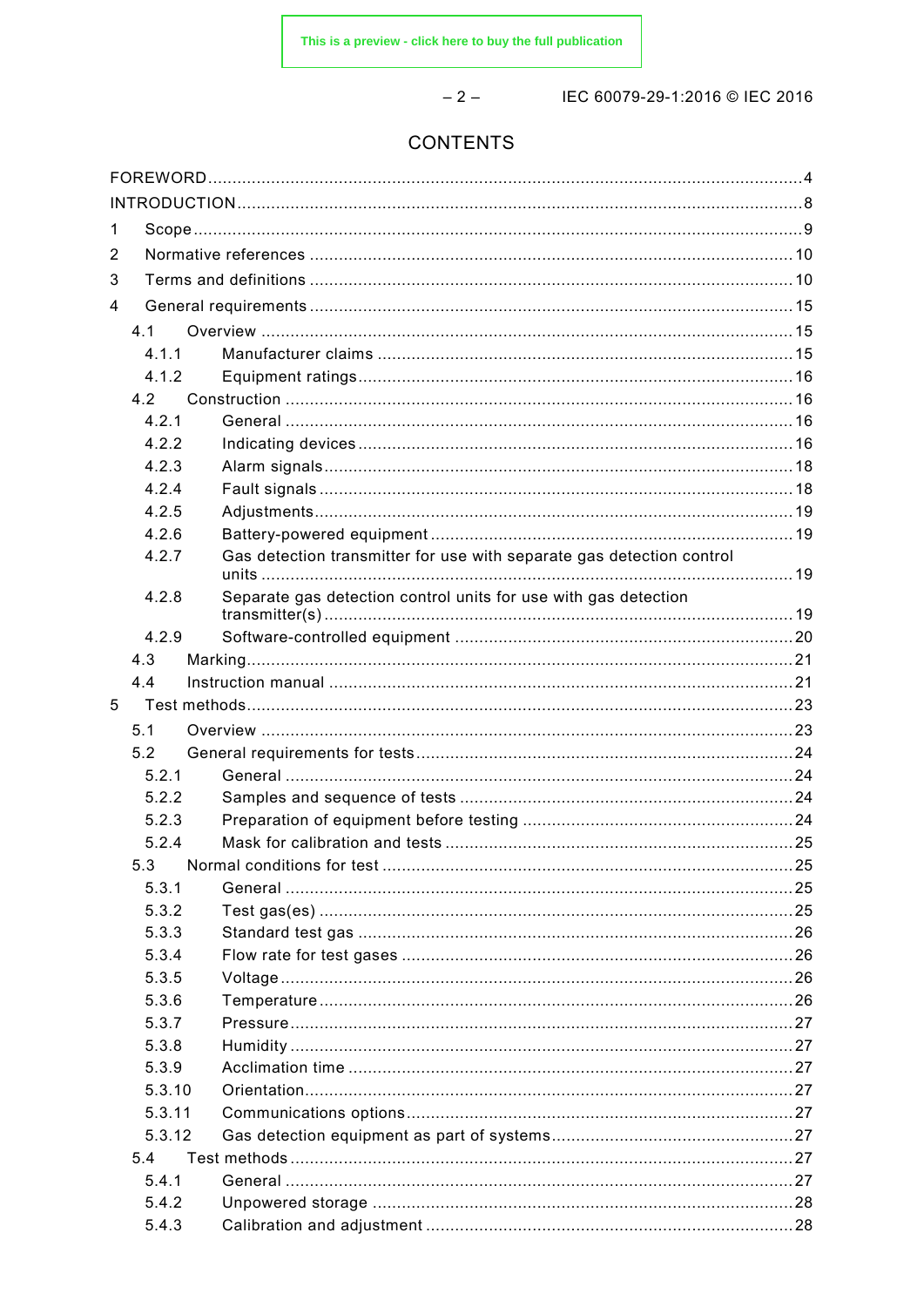IEC 60079-29-1:2016 © IEC 2016

|  | ۰.<br>M. |  |
|--|----------|--|
|--|----------|--|

| 5.4.4  |                                                                               |  |
|--------|-------------------------------------------------------------------------------|--|
| 5.4.5  |                                                                               |  |
| 5.4.6  |                                                                               |  |
| 5.4.7  |                                                                               |  |
| 5.4.8  |                                                                               |  |
| 5.4.9  |                                                                               |  |
| 5.4.10 |                                                                               |  |
| 5.4.11 |                                                                               |  |
| 5.4.12 |                                                                               |  |
| 5.4.13 |                                                                               |  |
| 5.4.14 |                                                                               |  |
| 5.4.15 |                                                                               |  |
| 5.4.16 | High gas concentration operation above the measuring range 34                 |  |
| 5.4.17 |                                                                               |  |
| 5.4.18 |                                                                               |  |
| 5.4.19 |                                                                               |  |
| 5.4.20 |                                                                               |  |
| 5.4.21 |                                                                               |  |
| 5.4.22 |                                                                               |  |
| 5.4.23 |                                                                               |  |
|        |                                                                               |  |
|        |                                                                               |  |
| B.1    |                                                                               |  |
| B.1.1  |                                                                               |  |
| B.1.2  |                                                                               |  |
| B.1.3  |                                                                               |  |
| B.2    |                                                                               |  |
| B.2.1  |                                                                               |  |
| B.2.2  |                                                                               |  |
|        |                                                                               |  |
|        |                                                                               |  |
|        |                                                                               |  |
|        |                                                                               |  |
|        | Figure B.1 - Schematic example of test rig for use with aspirated equipment44 |  |
|        |                                                                               |  |
|        |                                                                               |  |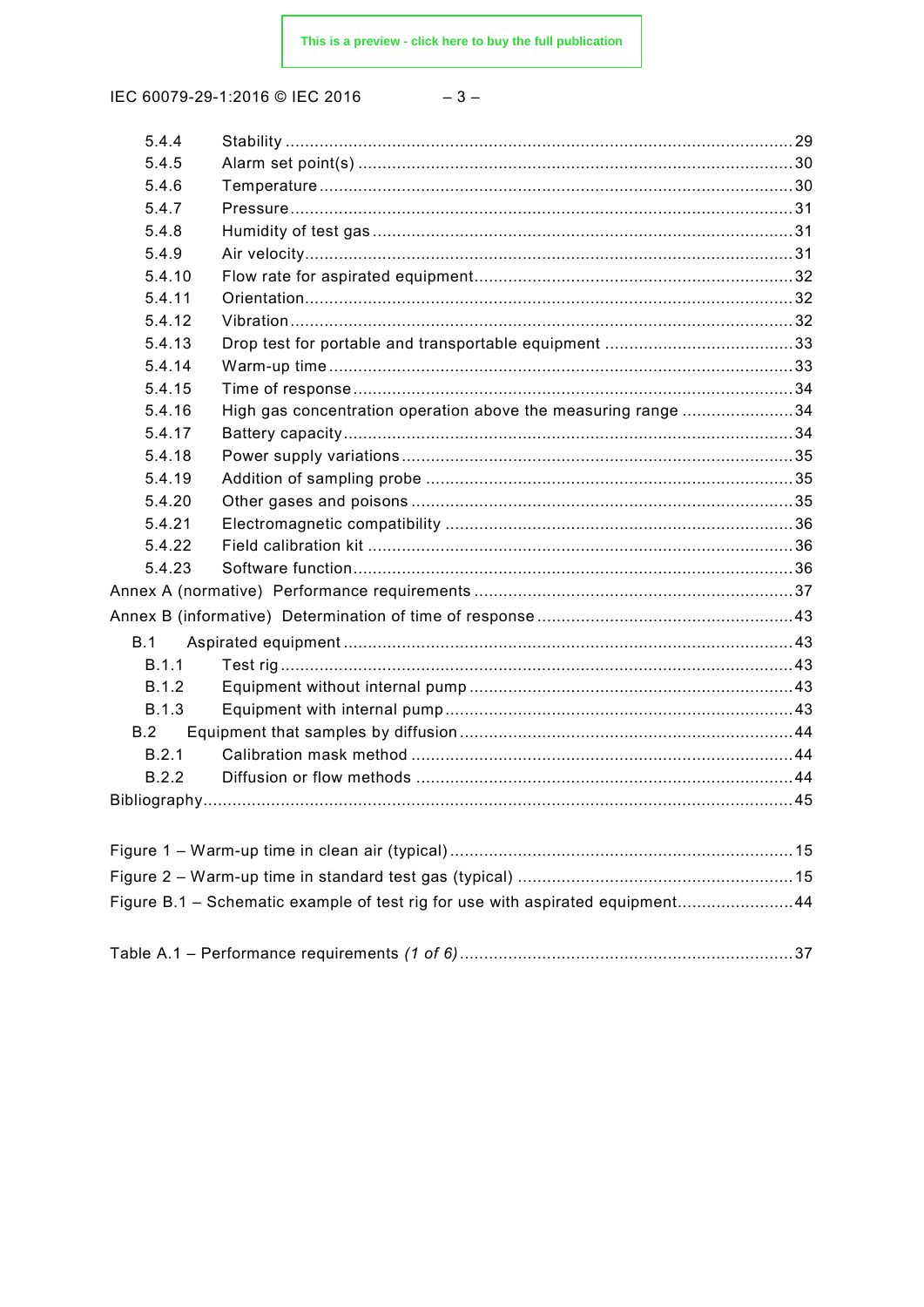**[This is a preview - click here to buy the full publication](https://webstore.iec.ch/publication/25484&preview)**

– 4 – IEC 60079-29-1:2016 © IEC 2016

#### INTERNATIONAL ELECTROTECHNICAL COMMISSION

# **EXPLOSIVE ATMOSPHERES –**

# **Part 29-1: Gas detectors – Performance requirements of detectors for flammable gases**

### FOREWORD

- <span id="page-7-0"></span>1) The International Electrotechnical Commission (IEC) is a worldwide organization for standardization comprising all national electrotechnical committees (IEC National Committees). The object of IEC is to promote international co-operation on all questions concerning standardization in the electrical and electronic fields. To this end and in addition to other activities, IEC publishes International Standards, Technical Specifications, Technical Reports, Publicly Available Specifications (PAS) and Guides (hereafter referred to as "IEC Publication(s)"). Their preparation is entrusted to technical committees; any IEC National Committee interested in the subject dealt with may participate in this preparatory work. International, governmental and nongovernmental organizations liaising with the IEC also participate in this preparation. IEC collaborates closely with the International Organization for Standardization (ISO) in accordance with conditions determined by agreement between the two organizations.
- 2) The formal decisions or agreements of IEC on technical matters express, as nearly as possible, an international consensus of opinion on the relevant subjects since each technical committee has representation from all interested IEC National Committees.
- 3) IEC Publications have the form of recommendations for international use and are accepted by IEC National Committees in that sense. While all reasonable efforts are made to ensure that the technical content of IEC Publications is accurate, IEC cannot be held responsible for the way in which they are used or for any misinterpretation by any end user.
- 4) In order to promote international uniformity, IEC National Committees undertake to apply IEC Publications transparently to the maximum extent possible in their national and regional publications. Any divergence between any IEC Publication and the corresponding national or regional publication shall be clearly indicated in the latter.
- 5) IEC itself does not provide any attestation of conformity. Independent certification bodies provide conformity assessment services and, in some areas, access to IEC marks of conformity. IEC is not responsible for any services carried out by independent certification bodies.
- 6) All users should ensure that they have the latest edition of this publication.
- 7) No liability shall attach to IEC or its directors, employees, servants or agents including individual experts and members of its technical committees and IEC National Committees for any personal injury, property damage or other damage of any nature whatsoever, whether direct or indirect, or for costs (including legal fees) and expenses arising out of the publication, use of, or reliance upon, this IEC Publication or any other IEC Publications.
- 8) Attention is drawn to the Normative references cited in this publication. Use of the referenced publications is indispensable for the correct application of this publication.
- 9) Attention is drawn to the possibility that some of the elements of this IEC Publication may be the subject of patent rights. IEC shall not be held responsible for identifying any or all such patent rights.

International Standard IEC 60079-29-1 has been prepared by IEC technical committee 31: Equipment for explosive atmospheres.

This second edition of IEC 60079-29-1 cancels and replaces the first edition of IEC 60079-29-1:2007 series and constitutes a technical revision.

The contents of the interpretation sheets 1 and 2 (2019-04) have been included in this copy.

Significant technical changes between IEC 60079-29-1, Edition 1 (2007), and IEC 60079-29-1, Edition 2 (2016), is as listed below:

Significant changes with respect to IEC 60079-29-1:2007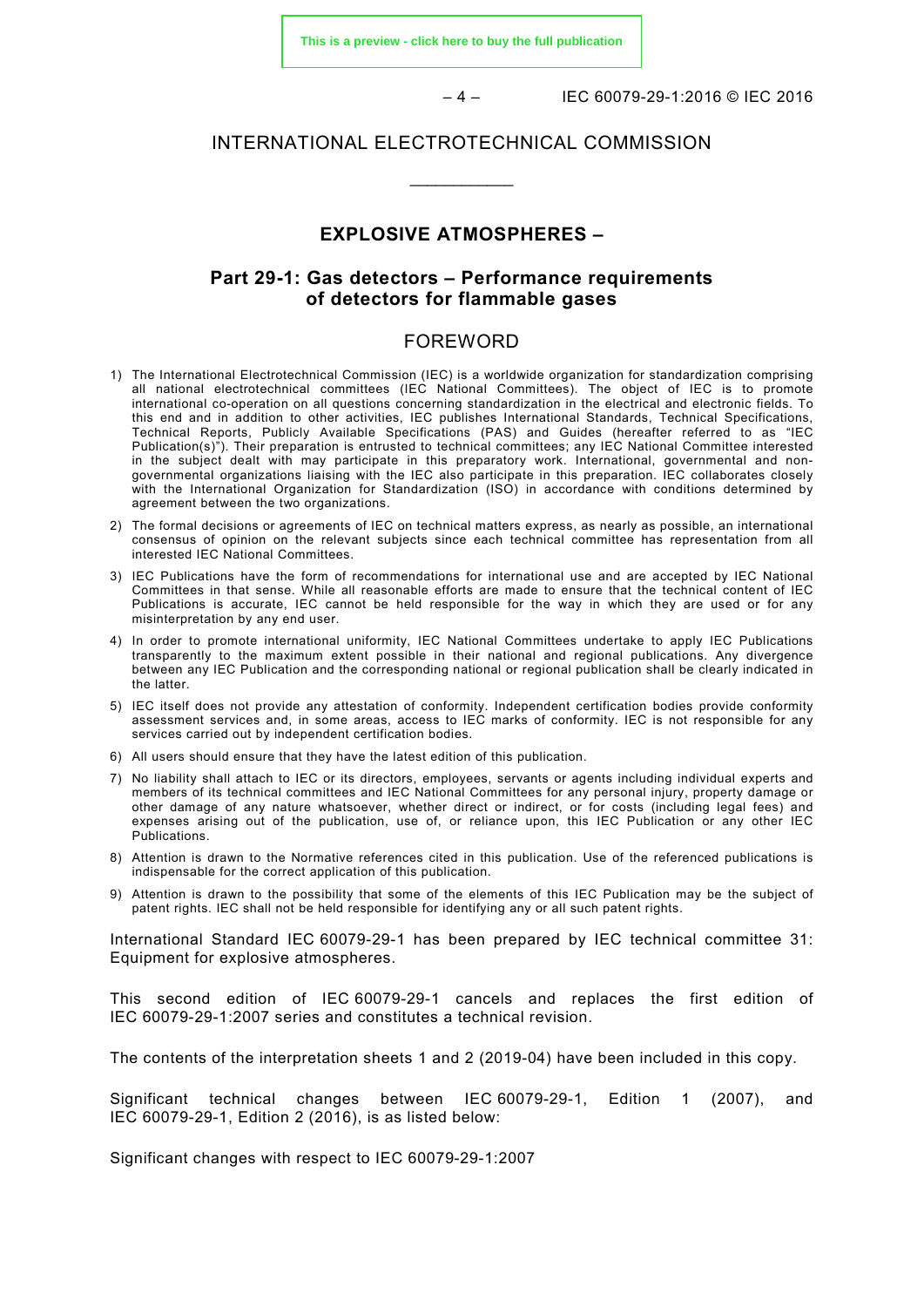IEC 60079-29-1:2016 © IEC 2016 – 5 –

|                                                                                                                   | <b>Type</b>   |                                   |                  |                               |
|-------------------------------------------------------------------------------------------------------------------|---------------|-----------------------------------|------------------|-------------------------------|
| <b>Changes</b>                                                                                                    | <b>Clause</b> | Minor and<br>editorial<br>changes | <b>Extension</b> | Major<br>technical<br>changes |
| Measuring range up to 20 % LEL<br>(Modified requirements)                                                         | All           |                                   | X                |                               |
| Definitions<br>(Additional clarifications)                                                                        | 3             | X                                 |                  |                               |
| Manufacturer's claims<br>(special applications requirements)                                                      | 4.1.1         | X                                 |                  |                               |
| General construction<br>(Malfunction effects on safety related function)                                          | 4.2.1         |                                   |                  | C <sub>1</sub>                |
| General indicating devices<br>(portable equipment with visual and audible indication)                             | 4.2.2.1       |                                   |                  | C <sub>2</sub>                |
| Suppression of indication and measured values below zero<br>(functional limits)                                   | 4.2.2.5       |                                   |                  | C <sub>3</sub>                |
| Fault signals<br>(Fault indication below minimum voltage limit, sensor<br>disconnection and zero drift condition) | 4.2.4         |                                   |                  | C4                            |
| Adjustments<br>(Zero and sensitivity adjustments)                                                                 | 4.2.5         |                                   |                  | C5                            |
| Marking<br>(Portable equipment protective case)                                                                   | 4.3           |                                   | X                |                               |
| <b>Instruction Manual</b><br>(Additions and clarifications)                                                       | 4.4           |                                   |                  | C6                            |
| Samples and sequence of tests<br>(Optical filter special sensitivity limits, and modification<br>considerations)  | 5.2.2         |                                   | X                |                               |
| Preparation of equipment before testing<br>(separate gas detection control units)                                 | 5.2.3         | X                                 |                  |                               |
| Test gas<br>(methane, and propane or butane for general purpose gas<br>detector)                                  | 5.3.2         |                                   |                  | C7                            |
| General test methods<br>(selectable range and wiring worst case conditions)                                       | 5.4.1         |                                   | X                |                               |
| Calibration curve<br>(fixed volume fractions)                                                                     | 5.4.3.2       |                                   |                  | C8                            |
| Response to different gases<br>(semiconductor and catalytic high gas concentration<br>exposure)                   | 5.4.3.3       |                                   |                  | C <sub>9</sub>                |
| Stability<br>(duration of test method)                                                                            | 5.4.4         |                                   | X                |                               |
| Alarm set point(s)<br>(alarm set point test method)                                                               | 5.4.5         | X.                                |                  |                               |
| Temperature (portable)<br>(temperature range and stabilization period)                                            | 5.4.6         |                                   |                  | C10                           |
| Temperature (all other equipment)<br>(temperature range and stabilization period)                                 | 5.4.6         |                                   | X                |                               |
| Pressure<br>(tolerance on pressure measurement)                                                                   | 5.4.7         | X                                 |                  |                               |
| Humidity of test gas<br>(test method clarification)                                                               | 5.4.8         | X.                                |                  |                               |
| Air velocity<br>(test method clarification)                                                                       | 5.4.9         | X                                 |                  |                               |
| Flow rate for aspirated equipment<br>(test method clarification)                                                  | 5.4.10        | X                                 |                  |                               |
| Vibration<br>(test method clarification)                                                                          | 5.4.12        | X                                 |                  |                               |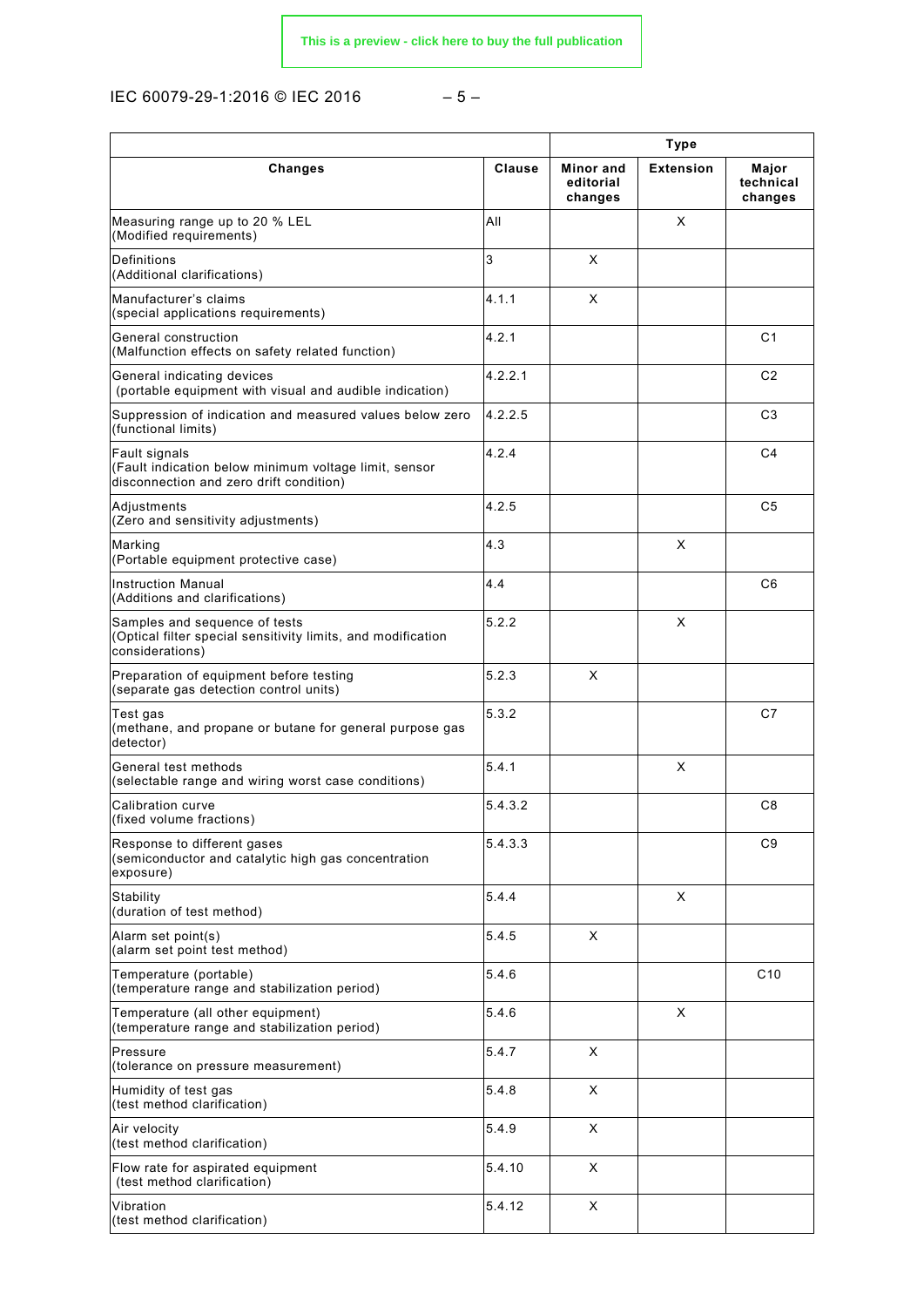#### – 6 – IEC 60079-29-1:2016 © IEC 2016

|                                                                                                                          |          |                                   | <b>Type</b>      |                               |
|--------------------------------------------------------------------------------------------------------------------------|----------|-----------------------------------|------------------|-------------------------------|
| <b>Changes</b>                                                                                                           | Clause   | Minor and<br>editorial<br>changes | <b>Extension</b> | Major<br>technical<br>changes |
| Drop test for portable and transportable equipment<br>(Automatic re-starting or shut-down requirement<br>clarification)  | 5.4.13   | X                                 |                  |                               |
| Warm-up time<br>(user prompt requirement)                                                                                | 5.4.14   |                                   |                  | C <sub>11</sub>               |
| High gas concentration operation above the measuring<br>range<br>(test method and requirement clarification)             | 54 16    | X                                 |                  |                               |
| Battery capacity<br>(test method clarification)                                                                          | 5.4.17   | X                                 |                  |                               |
| Power supply variation<br>(minimum supply voltage fault limit)                                                           | 5.4.18   |                                   |                  | C <sub>12</sub>               |
| Poisons (applicable only to Group I apparatus with catalytic<br>or semiconductor sensors)<br>(test method clarification) | 5.4.20.2 | X                                 |                  |                               |
| Electromagnetic compatibility<br>(test methods and requirements)                                                         | 54 21    |                                   |                  | C <sub>13</sub>               |
| Field calibration kit<br>(test method clarification)                                                                     | 5.4.22   | X                                 |                  |                               |
| Software function<br>(supporting documentation)                                                                          | 5.4.23   |                                   | X                |                               |
| Determination of time of response<br>(test method clarification)                                                         | Annex B  |                                   | X                |                               |

NOTE 1 The technical changes referred to include the significance of technical changes in the revised IEC Standard, but they do not form an exhaustive list of all modifications from the previous version. More guidance may be found by referring to the Redline Version of the standard.

#### Explanations:

#### **A) Definitions**

#### **Minor and editorial changes**

Clarification decrease of technical requirements minor technical change editorial corrections.

These are changes which modify requirements in an editorial or a minor technical way. They include changes of the wording to clarify technical requirements without any technical change, or a reduction in level of existing requirement.

#### **Extension**

#### Addition of technical options

These are changes which add new or modify existing technical requirements, in a way that new options are given, but without increasing requirements for equipment that was fully compliant with the previous standard. Therefore, these will not have to be considered for products in conformity with the preceding edition.

#### **Major technical changes**

Addition of technical requirements increase of technical requirements.

These are changes to technical requirements (addition, increase of the level or removal) made in a way that a product conforming to the preceding edition will not always be able to fulfil the requirements given in the later edition. These changes have to be considered for products conforming to the preceding edition. For these changes additional information is provided in B) below.

NOTE 2 These changes represent current technological knowledge. However, these changes should not normally have an influence on equipment already placed on the market.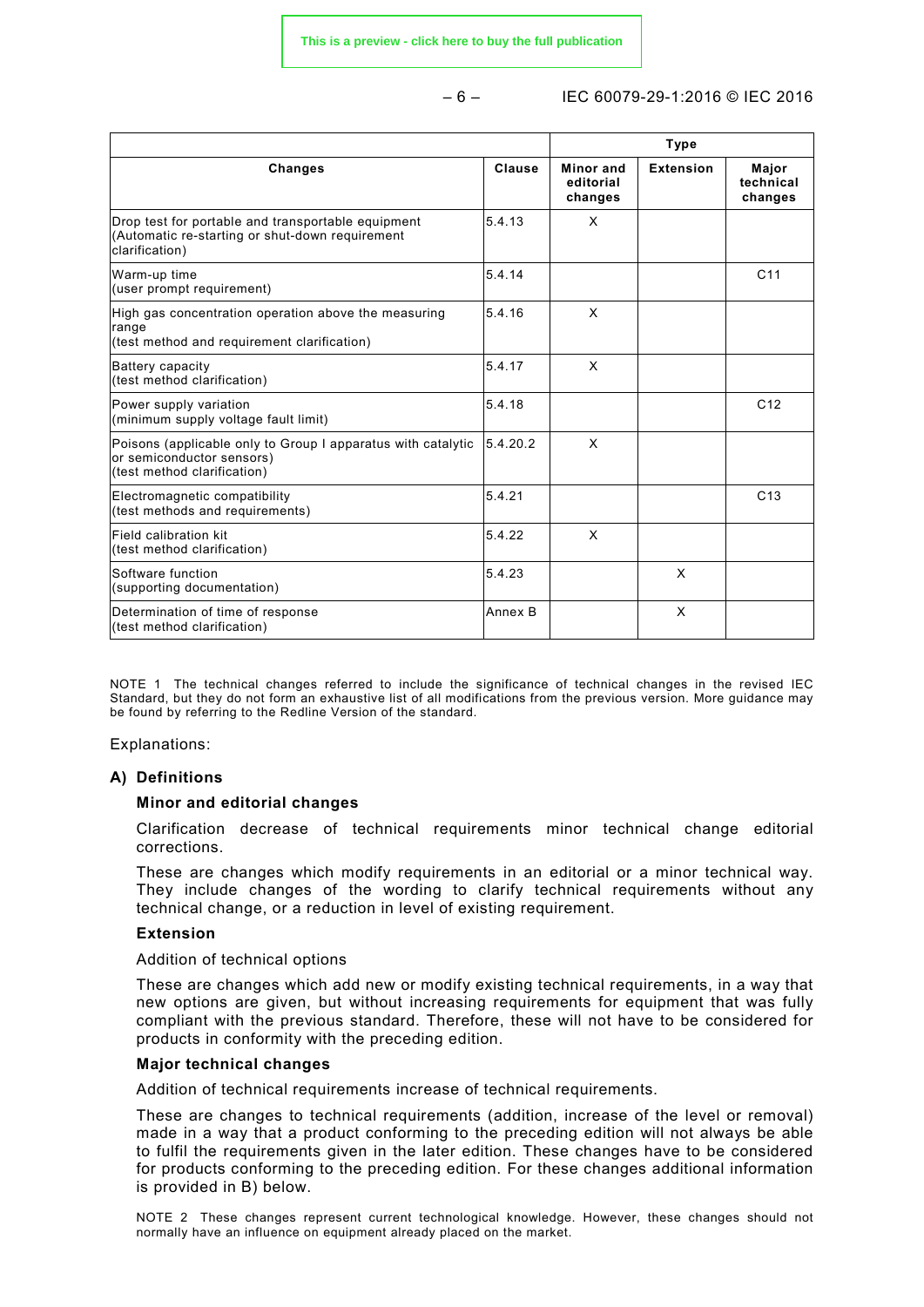IEC 60079-29-1:2016 © IEC 2016 – 7 –

#### **B) Information about the background of 'Major technical changes'**

- C1 Addition of malfunction effects not adversely affecting the safety related function  $(4.2.1)$ .
- C2 Addition of visual and audible indication for portable equipment (4.2.2.1).
- C3 Addition of functional limits for suppression of indication and for measured values below zero (4.2.2.5).
- C4 Addition of requirements for fault indication below minimum voltage limit, sensor disconnection and zero drift condition (4.2.4).
- C5 Addition of requirements for zero and sensitivity adjustments (4.2.5).
- C6 Addition and clarification requirements for inclusion within the instruction manual  $(4.4)$ .
- C7 Addition of methane and propane or butane as required test gases for general purpose gas detector (5.3.2).
- C8 Specification of fixed volume fractions which are expressed as a percentage of the measuring range (5.4.3.2).
- C9 Addition of requirement for semiconductor and catalytic sensors to be exposed to high gas concentration on response to different gases (5.4.3.3).
- C10 Addition of temperature range and stabilization period (5.4.6).
- C11 Addition of requirement where equipment prompts the user (5.4.14).
- C12 Addition of requirement for output functionality above the minimum supply voltage fault limit (5.4.18).
- C13 Addition of test methods and requirements for electromagnetic compatibility tests (5.4.21).

This bilingual version (2017-12) corresponds to the monolingual English version, published in 2016-07.

The text of this standard is based on the following documents:

| <b>FDIS</b>  | Report on voting |
|--------------|------------------|
| 31/1257/FDIS | 31/1266/RVD      |

Full information on the voting for the approval of this standard can be found in the report on voting indicated in the above table.

The French version of this standard has not been voted upon.

This publication has been drafted in accordance with the ISO/IEC Directives, Part 2.

A list of all parts of the IEC 60079 series, under the general title *Explosive atmospheres*, can be found on the IEC website.

The committee has decided that the contents of this publication will remain unchanged until the stability date indicated on the IEC website under "http://webstore.iec.ch" in the data related to the specific publication. At this date, the publication will be

- reconfirmed,
- withdrawn,
- replaced by a revised edition, or
- amended.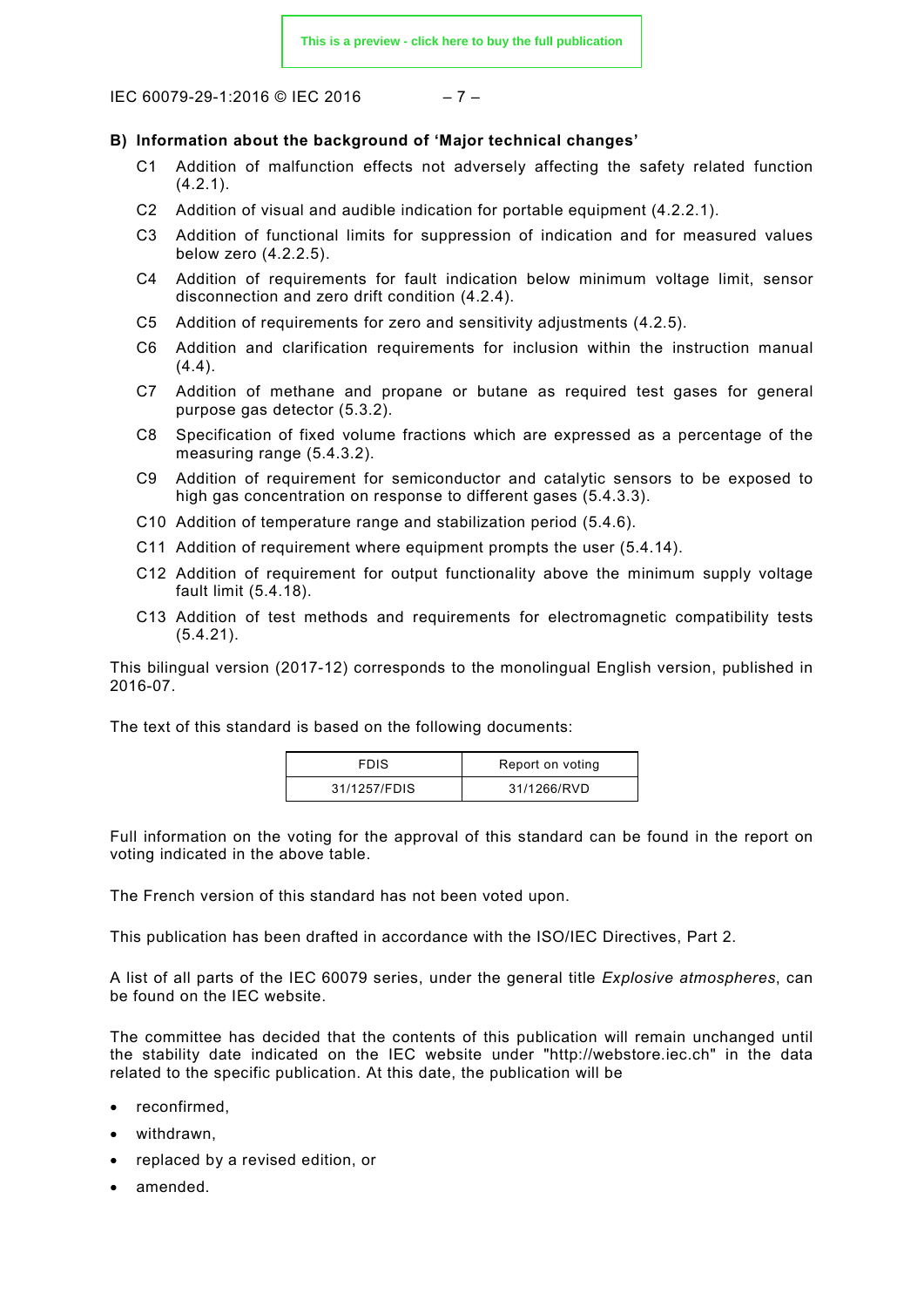$-8 -$  IEC 60079-29-1:2016 © IEC 2016

#### INTRODUCTION

<span id="page-11-0"></span>This part of IEC 60079-29 specifies general requirements for construction, testing and performance, and describes the test methods that apply to portable, transportable and fixed equipment for the detection and measurement of flammable gas or vapour concentrations with air.

Guidance for the selection, installation, use and maintenance of gas detecting equipment is set out in IEC 60079-29-2: *Explosive atmospheres – Part 29-2: Gas detectors – Selection, installation, use and maintenance of detectors for flammable gases and oxygen*.

Guidance for functional safety of fixed gas detection systems is set out in IEC 60079-29-3: *Explosive atmospheres – Part 29-3: Gas detectors – Guidance on functional safety of fixed gas detection systems*.

General requirements for construction, testing and performance of open path detectors for flammable gases are set out in IEC 60079-29-4: *Explosive atmospheres – Part 29-4: Gas detectors – Performance requirements of open path detectors for flammable gases*.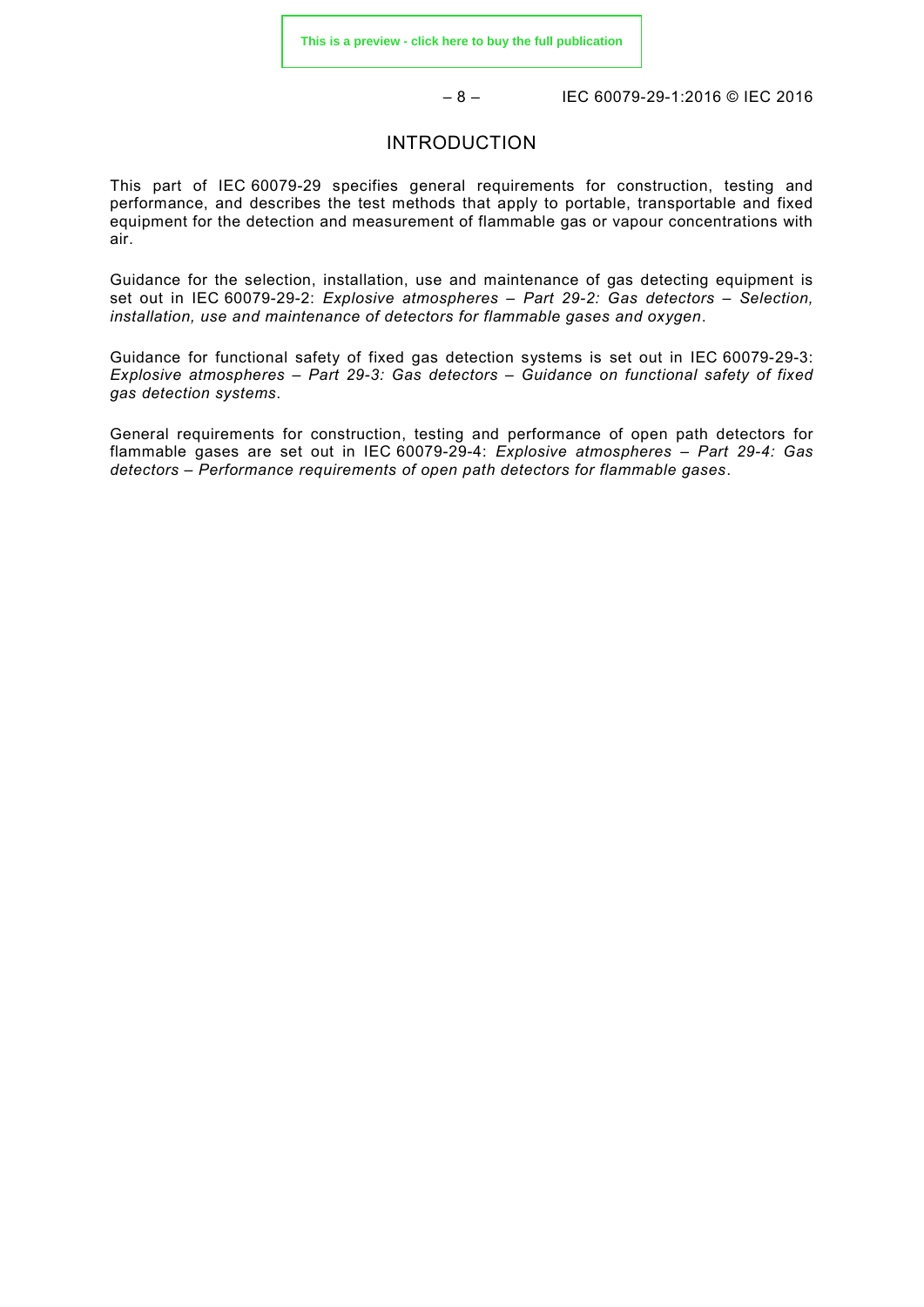IEC 60079-29-1:2016 © IEC 2016  $-9-$ 

# **EXPLOSIVE ATMOSPHERES –**

# **Part 29-1: Gas detectors – Performance requirements of detectors for flammable gases**

#### <span id="page-12-0"></span>**1 Scope**

This part of IEC 60079-29 specifies general requirements for construction, testing and performance, and describes the test methods that apply to portable, transportable and fixed equipment for the detection and measurement of flammable gas or vapour concentrations with air. The equipment, or parts thereof, is intended for use in explosive atmospheres and in mines susceptible to firedamp.

This part of IEC 60079-29 is applicable to flammable gas detection equipment with a measuring range up to any volume fraction as declared by the manufacturer, and which is intended to provide an indication, alarm or other output function; the purpose of which is to indicate a potential explosion hazard and in some cases, to initiate automatic or manual protective action(s).

For the purposes of this part of IEC 60079-29, the term "indicating up to a volume fraction of X % or X %LFL" includes equipment with an upper limit of the measuring range equal to or less than X % or X %LFL.

This part of IEC 60079-29 is applicable to equipment, including the integral sampling systems of aspirated equipment, intended to be used for commercial, industrial and non-residential safety applications.

This part of IEC 60079-29 does not apply to external sampling systems, or to equipment of laboratory or scientific type, or to equipment used only for process monitoring and/or control purposes. It also does not apply to open path (line of sight) detectors which are within the scope of IEC 60079-29-4. Only equipment with very short optical paths intended for use where the concentration is uniform over the optical path are within the scope of this standard.

For equipment used for sensing the presence of multiple gases, this part of IEC 60079-29 applies only to the detection of flammable gas or vapour.

This part of IEC 60079-29 supplements and modifies the general requirements of IEC 60079-0. Where a requirement of this standard conflicts with a requirement of IEC 60079-0, the requirement of IEC 60079-29-1 takes precedence.

NOTE 1 IEC 60079-29-1 is intended to provide for the supply of equipment giving a level of safety and performance suitable for general purpose applications. However, for specific applications, a prospective purchaser (or an appropriate authority) can additionally require the equipment to be submitted to particular tests or approval. For example, Group I equipment (i.e. equipment to be used in mines susceptible to firedamp) might not be permitted to be used without the additional, prior approval of the relevant authority in mines under its jurisdiction. Such particular tests/approval are to be regarded as additional to and separate from the provisions of the standards referred to above and do not preclude certification to or compliance with these standards.

NOTE 2 All equipment calibrated on specific gases or vapours can not be expected to correctly indicate on other gases or vapours.

For the purposes of this standard, the terms "lower flammable limit (LFL)" and "lower explosive limit (LEL)" are deemed to be synonymous, and likewise the terms "upper flammable limit (UFL)" and "upper explosive limit (UEL)" are deemed to be synonymous. For ease of reference, the two abbreviations LFL and UFL may be used hereinafter to denote these two sets of terms. It should be recognized that particular authorities having jurisdiction may have overriding requirements that dictate the use of one of these sets of terms and not the other.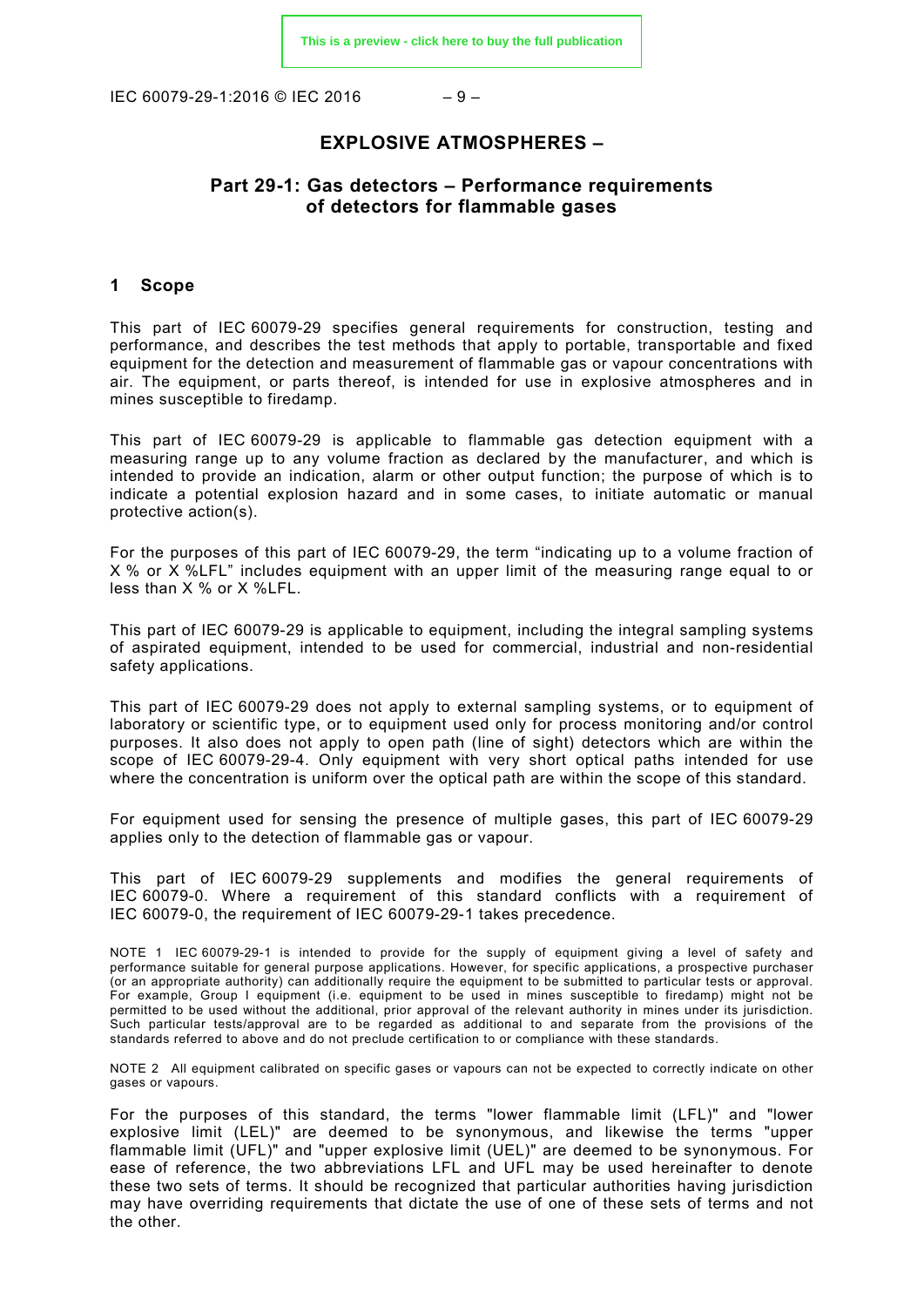– 10 – IEC 60079-29-1:2016 © IEC 2016

NOTE 3 Indication of concentration in %(v/v) or vol ppm can also be available for equipment which measures up to 100 %LFL or 20 %LFL. In that case, units of measurement might need to be selected in agreement with the manufacturer when verifying the performance requirements of Annex A.

#### <span id="page-13-0"></span>**2 Normative references**

The following documents, in whole or in part, are normatively referenced in this document and are indispensable for its application. For dated references, only the edition cited applies. For undated references, the latest edition of the referenced document (including any amendments) applies.

IEC 60050-426, *International Electrotechnical Vocabulary – Part 426: Equipment for explosive atmospheres*

IEC 60079-0, *Explosive atmospheres – Part 0: Equipment – General requirements*

IEC 60068-2-6, *Environmental testing – Part 2-6: Tests – Test Fc: Vibration (sinusoidal)*

IEC 60079-20-1, *Explosive atmospheres – Part 20-1: Material characteristics for gas and vapour classification – Test methods and data*

<span id="page-13-1"></span>IEC 61326-1:2012, *Electrical equipment for measurement, control and laboratory use – EMC requirements – Part 1: General requirements*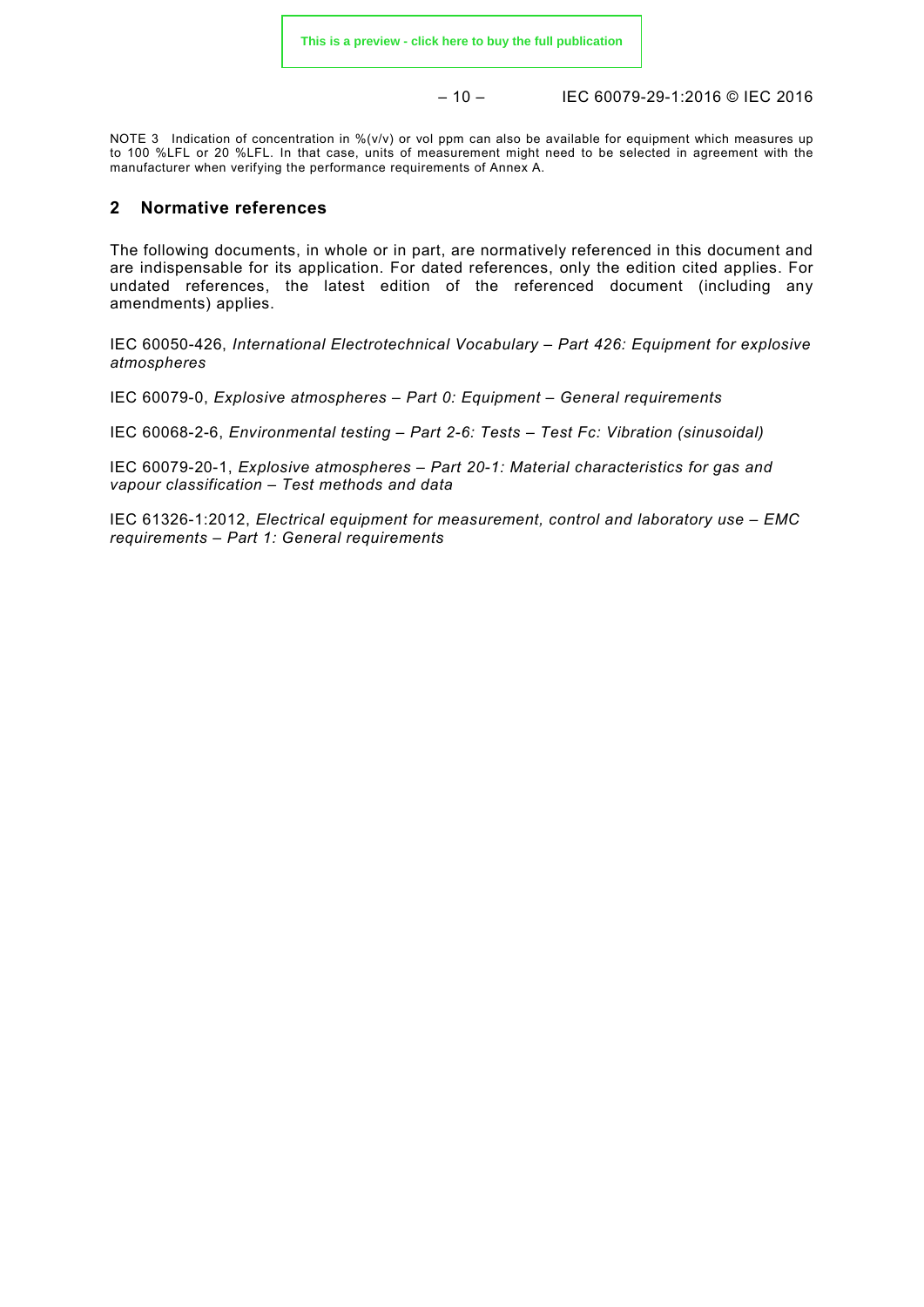$-48-$ 

IEC 60079-29-1:2016 © IEC 2016

# **SOMMAIRE**

| 1 |        |                                                                       |  |
|---|--------|-----------------------------------------------------------------------|--|
| 2 |        |                                                                       |  |
| 3 |        |                                                                       |  |
| 4 |        |                                                                       |  |
|   | 4.1    |                                                                       |  |
|   | 4.1.1  |                                                                       |  |
|   | 4.1.2  |                                                                       |  |
|   | 4.2    |                                                                       |  |
|   | 4.2.1  |                                                                       |  |
|   | 4.2.2  |                                                                       |  |
|   | 4.2.3  |                                                                       |  |
|   | 4.2.4  |                                                                       |  |
|   | 4.2.5  |                                                                       |  |
|   | 4.2.6  |                                                                       |  |
|   | 4.2.7  | Transmetteur de détection de gaz pour utilisation avec des unités de  |  |
|   | 4.2.8  | Unités de commande de détection de gaz séparées pour utilisation avec |  |
|   |        |                                                                       |  |
|   | 4.2.9  |                                                                       |  |
|   | 4.3    |                                                                       |  |
|   | 4.4    |                                                                       |  |
| 5 |        |                                                                       |  |
|   | 5.1    |                                                                       |  |
|   | 5.2    |                                                                       |  |
|   | 5.2.1  |                                                                       |  |
|   | 5.2.2  |                                                                       |  |
|   | 5.2.3  |                                                                       |  |
|   | 5.2.4  |                                                                       |  |
|   |        | 5.3 Conditions normales d'essai<br>74                                 |  |
|   | 5.3.1  |                                                                       |  |
|   | 5.3.2  |                                                                       |  |
|   | 5.3.3  |                                                                       |  |
|   | 5.3.4  |                                                                       |  |
|   | 5.3.5  |                                                                       |  |
|   | 5.3.6  |                                                                       |  |
|   | 5.3.7  |                                                                       |  |
|   | 5.3.8  |                                                                       |  |
|   | 5.3.9  |                                                                       |  |
|   | 5.3.10 |                                                                       |  |
|   | 5.3.11 |                                                                       |  |
|   | 5.3.12 | Matériel de détection de gaz constituant une partie de systèmes76     |  |
|   | 5.4    |                                                                       |  |
|   | 5.4.1  |                                                                       |  |
|   | 5.4.2  |                                                                       |  |
|   | 5.4.3  |                                                                       |  |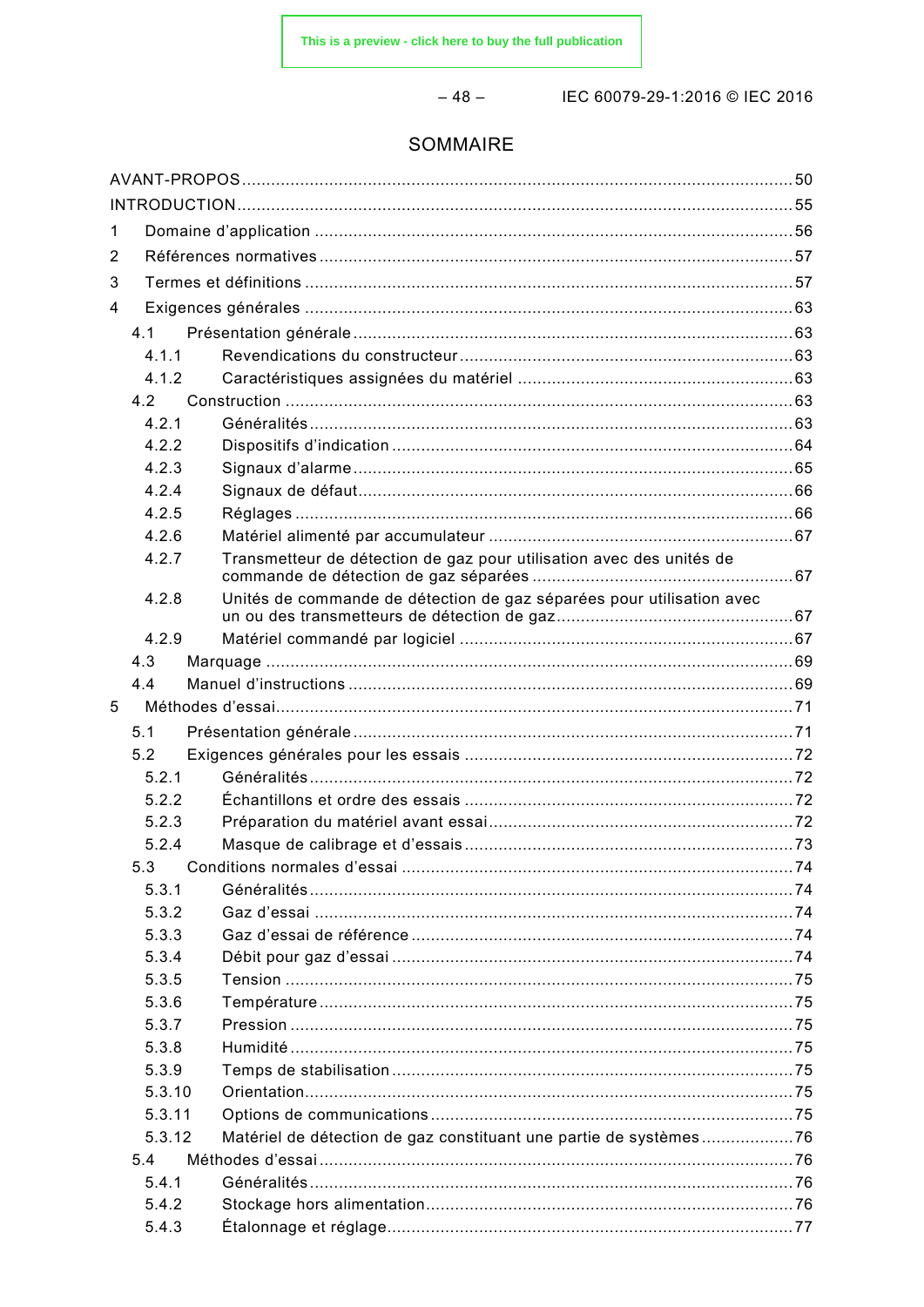IEC 60079-29-1:2016 © IEC 2016 – 49 –

| 5.4.4               |                                                                                      |  |
|---------------------|--------------------------------------------------------------------------------------|--|
| 5.4.5               |                                                                                      |  |
| 5.4.6               |                                                                                      |  |
| 5.4.7               |                                                                                      |  |
| 5.4.8               |                                                                                      |  |
| 5.4.9               |                                                                                      |  |
| 5.4.10              |                                                                                      |  |
| 5.4.11              |                                                                                      |  |
| 5.4.12              |                                                                                      |  |
| 5.4.13              |                                                                                      |  |
| 5.4.14              |                                                                                      |  |
| 5.4.15              |                                                                                      |  |
| 5.4.16              | Concentration élevée de gaz au-dessus de l'étendue de mesure 83                      |  |
| 5.4.17              |                                                                                      |  |
| 5.4.18              |                                                                                      |  |
| 5.4.19              |                                                                                      |  |
| 5.4.20              |                                                                                      |  |
| 5.4.21              |                                                                                      |  |
| 5.4.22              |                                                                                      |  |
| 5.4.23              |                                                                                      |  |
| Annex A (normative) |                                                                                      |  |
|                     |                                                                                      |  |
| B.1                 |                                                                                      |  |
| B.1.1               |                                                                                      |  |
| B.1.2               |                                                                                      |  |
| <b>B.1.3</b>        |                                                                                      |  |
| B.2                 |                                                                                      |  |
| B.2.1               |                                                                                      |  |
| B.2.2               |                                                                                      |  |
|                     |                                                                                      |  |
|                     |                                                                                      |  |
|                     |                                                                                      |  |
|                     | Figure 2 – Temps de préchauffage au gaz d'essai de référence (typique)  62           |  |
|                     | Figure B.1 - Exemple schématique de banc d'essai pour utilisation avec du matériel à |  |
|                     |                                                                                      |  |
|                     |                                                                                      |  |
|                     |                                                                                      |  |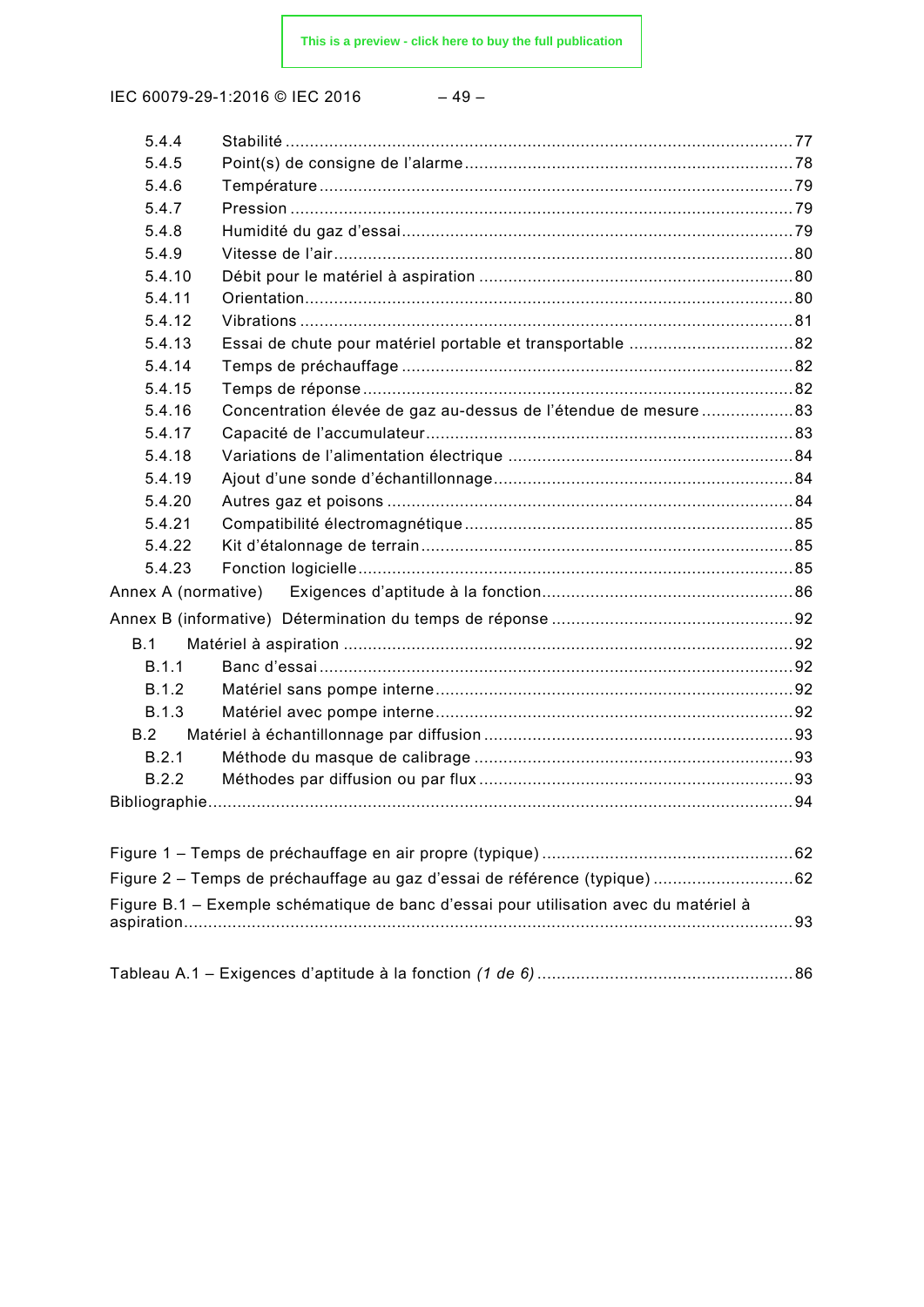**[This is a preview - click here to buy the full publication](https://webstore.iec.ch/publication/25484&preview)**

 $-50 -$  IEC 60079-29-1:2016 © IEC 2016

# COMMISSION ÉLECTROTECHNIQUE INTERNATIONALE

#### **ATMOSPHÈRES EXPLOSIVES –**

 $\overline{\phantom{a}}$  . The contract of  $\overline{\phantom{a}}$ 

# **Partie 29-1: Détecteurs de gaz – Exigences d'aptitude à la fonction des détecteurs de gaz inflammables**

### AVANT-PROPOS

- <span id="page-16-0"></span>1) La Commission Electrotechnique Internationale (IEC) est une organisation mondiale de normalisation composée de l'ensemble des comités électrotechniques nationaux (Comités nationaux de l'IEC). L'IEC a pour objet de favoriser la coopération internationale pour toutes les questions de normalisation dans les domaines de l'électricité et de l'électronique. À cet effet, l'IEC – entre autres activités – publie des Normes internationales, des Spécifications techniques, des Rapports techniques, des Spécifications accessibles au public (PAS) et des Guides (ci-après dénommés "Publication(s) de l'IEC"). Leur élaboration est confiée à des comités d'études, aux travaux desquels tout Comité national intéressé par le sujet traité peut participer. Les organisations internationales, gouvernementales et non gouvernementales, en liaison avec l'IEC, participent également aux travaux. L'IEC collabore étroitement avec l'Organisation Internationale de Normalisation (ISO), selon des conditions fixées par accord entre les deux organisations.
- 2) Les décisions ou accords officiels de l'IEC concernant les questions techniques représentent, dans la mesure du possible, un accord international sur les sujets étudiés, étant donné que les Comités nationaux de l'IEC intéressés sont représentés dans chaque comité d'études.
- 3) Les Publications de l'IEC se présentent sous la forme de recommandations internationales et sont agréées comme telles par les Comités nationaux de l'IEC. Tous les efforts raisonnables sont entrepris afin que l'IEC s'assure de l'exactitude du contenu technique de ses publications; l'IEC ne peut pas être tenue responsable de l'éventuelle mauvaise utilisation ou interprétation qui en est faite par un quelconque utilisateur final.
- 4) Dans le but d'encourager l'uniformité internationale, les Comités nationaux de l'IEC s'engagent, dans toute la mesure possible, à appliquer de façon transparente les Publications de l'IEC dans leurs publications nationales et régionales. Toutes divergences entre toutes Publications de l'IEC et toutes publications nationales ou régionales correspondantes doivent être indiquées en termes clairs dans ces dernières.
- 5) L'IEC elle-même ne fournit aucune attestation de conformité. Des organismes de certification indépendants fournissent des services d'évaluation de conformité et, dans certains secteurs, accèdent aux marques de conformité de l'IEC. L'IEC n'est responsable d'aucun des services effectués par les organismes de certification indépendants.
- 6) Tous les utilisateurs doivent s'assurer qu'ils sont en possession de la dernière édition de cette publication.
- 7) Aucune responsabilité ne doit être imputée à l'IEC, à ses administrateurs, employés, auxiliaires ou mandataires, y compris ses experts particuliers et les membres de ses comités d'études et des Comités nationaux de l'IEC, pour tout préjudice causé en cas de dommages corporels et matériels, ou de tout autre dommage de quelque nature que ce soit, directe ou indirecte, ou pour supporter les coûts (y compris les frais de justice) et les dépenses découlant de la publication ou de l'utilisation de cette Publication de l'IEC ou de toute autre Publication de l'IEC, ou au crédit qui lui est accordé.
- 8) L'attention est attirée sur les références normatives citées dans cette publication. L'utilisation de publications référencées est obligatoire pour une application correcte de la présente publication.
- 9) L'attention est attirée sur le fait que certains des éléments de la présente Publication de l'IEC peuvent faire l'objet de droits de brevet. L'IEC ne saurait être tenue pour responsable de ne pas avoir identifié de tels droits de brevets et de ne pas avoir signalé leur existence.

La Norme internationale IEC 60079-29-1 a été établie par le comité d'études 31 de l'IEC: Équipements pour atmosphères explosives.

Cette deuxième édition de l'IEC 60079-29-1 annule et remplace la première édition de la série IEC 60079-29-1:2007. Cette édition constitue une révision technique.

Le contenu des feuilles d'interprétation 1 et 2 (2019-04) a été pris en considération dans cet exemplaire *(en anglais seulement)*.

Les modifications techniques majeures entre l'IEC 60079-29-1, Édition 1 (2007) et l'IEC 60079-29-1, Édition 2 (2016) sont indiquées ci-dessous:

Modifications majeures par rapport à l'IEC 60079-29-1:2007: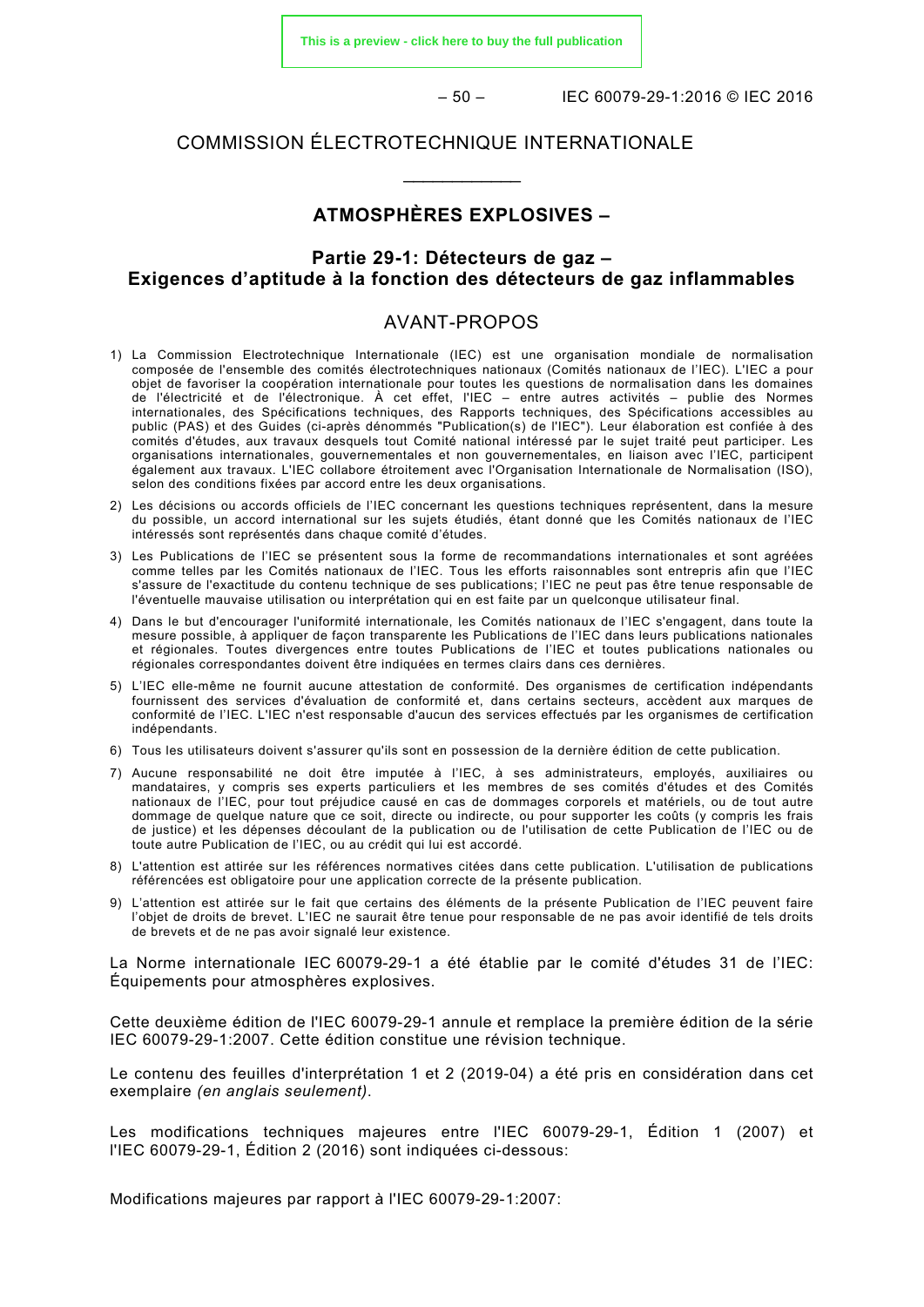IEC 60079-29-1:2016 © IEC 2016 – 51 –

| <b>Modifications</b>                                                                                                           | <b>Article</b> | <b>Modifications</b><br>mineures et<br>rédactionnelles | <b>Extension</b> | <b>Modifications</b><br>techniques<br>majeures |
|--------------------------------------------------------------------------------------------------------------------------------|----------------|--------------------------------------------------------|------------------|------------------------------------------------|
| Étendue de mesure jusqu'à 20 % LIE                                                                                             | Tous           |                                                        | X                |                                                |
| (Exigences modifiées)                                                                                                          |                |                                                        |                  |                                                |
| <b>Définitions</b>                                                                                                             | 3              | X                                                      |                  |                                                |
| (Clarifications supplémentaires)                                                                                               |                |                                                        |                  |                                                |
| Revendications du constructeur                                                                                                 | 4.1.1          | X                                                      |                  |                                                |
| (exigences d'application particulières)                                                                                        |                |                                                        |                  |                                                |
| Construction générale                                                                                                          | 4.2.1          |                                                        |                  | C <sub>1</sub>                                 |
| (Effets de dysfonctionnement sur la fonction<br>relative à la sécurité)                                                        |                |                                                        |                  |                                                |
| Dispositifs d'indication généraux                                                                                              | 4.2.2.1        |                                                        |                  | C <sub>2</sub>                                 |
| (matériel portable avec indication visuelle et<br>sonore)                                                                      |                |                                                        |                  |                                                |
| Suppression de l'indication et valeurs mesurées<br>inférieures à zéro                                                          | 4.2.2.5        |                                                        |                  | C <sub>3</sub>                                 |
| (limites fonctionnelles)                                                                                                       |                |                                                        |                  |                                                |
| Signaux de défaut                                                                                                              | 4.2.4          |                                                        |                  | C4                                             |
| (Indication de défaut sous la limite de tension<br>minimale, déconnexion du ou des capteurs et<br>condition de dérive du zéro) |                |                                                        |                  |                                                |
| Réglages                                                                                                                       | 4.2.5          |                                                        |                  | C5                                             |
| (Réglage du zéro et de la sensibilité)                                                                                         |                |                                                        |                  |                                                |
| Marquage                                                                                                                       | 4.3            |                                                        | X                |                                                |
| (Housse de protection pour le matériel portable)                                                                               |                |                                                        |                  |                                                |
| Manuel d'instructions                                                                                                          | 4.4            |                                                        |                  | C <sub>6</sub>                                 |
| (Ajouts et clarifications)                                                                                                     |                |                                                        |                  |                                                |
| Échantillons et ordre des essais                                                                                               | 5.2.2          |                                                        | X                |                                                |
| (Limites de sensibilité particulières et<br>considérations de modifications relatives aux<br>filtres optiques)                 |                |                                                        |                  |                                                |
| Préparation du matériel avant essai                                                                                            | 5.2.3          | X                                                      |                  |                                                |
| (unités de commande de détection de gaz<br>séparées)                                                                           |                |                                                        |                  |                                                |
| Gaz d'essai                                                                                                                    | 5.3.2          |                                                        |                  | C7                                             |
| (méthane et propane ou butane pour un<br>détecteur de gaz à usage universel)                                                   |                |                                                        |                  |                                                |
| Méthodes d'essai générales                                                                                                     | 5.4.1          |                                                        | X                |                                                |
| (étendue de mesure sélectionnable et conditions<br>de câblage du cas le plus défavorable)                                      |                |                                                        |                  |                                                |
| Courbe d'étalonnage                                                                                                            | 5.4.3.2        |                                                        |                  | C8                                             |
| (titres volumiques fixes)                                                                                                      |                |                                                        |                  |                                                |
| Réponse à différents gaz                                                                                                       | 5.4.3.3        |                                                        |                  | C9                                             |
| (exposition à une concentration élevée de gaz<br>pour semiconducteurs et catalytiques)                                         |                |                                                        |                  |                                                |
| Stabilité                                                                                                                      | 5.4.4          |                                                        | X                |                                                |
| (durée de la méthode d'essai)                                                                                                  |                |                                                        |                  |                                                |
| Point(s) de consigne de l'alarme                                                                                               | 5.4.5          | X                                                      |                  |                                                |
| (méthode d'essai du point de consigne de                                                                                       |                |                                                        |                  |                                                |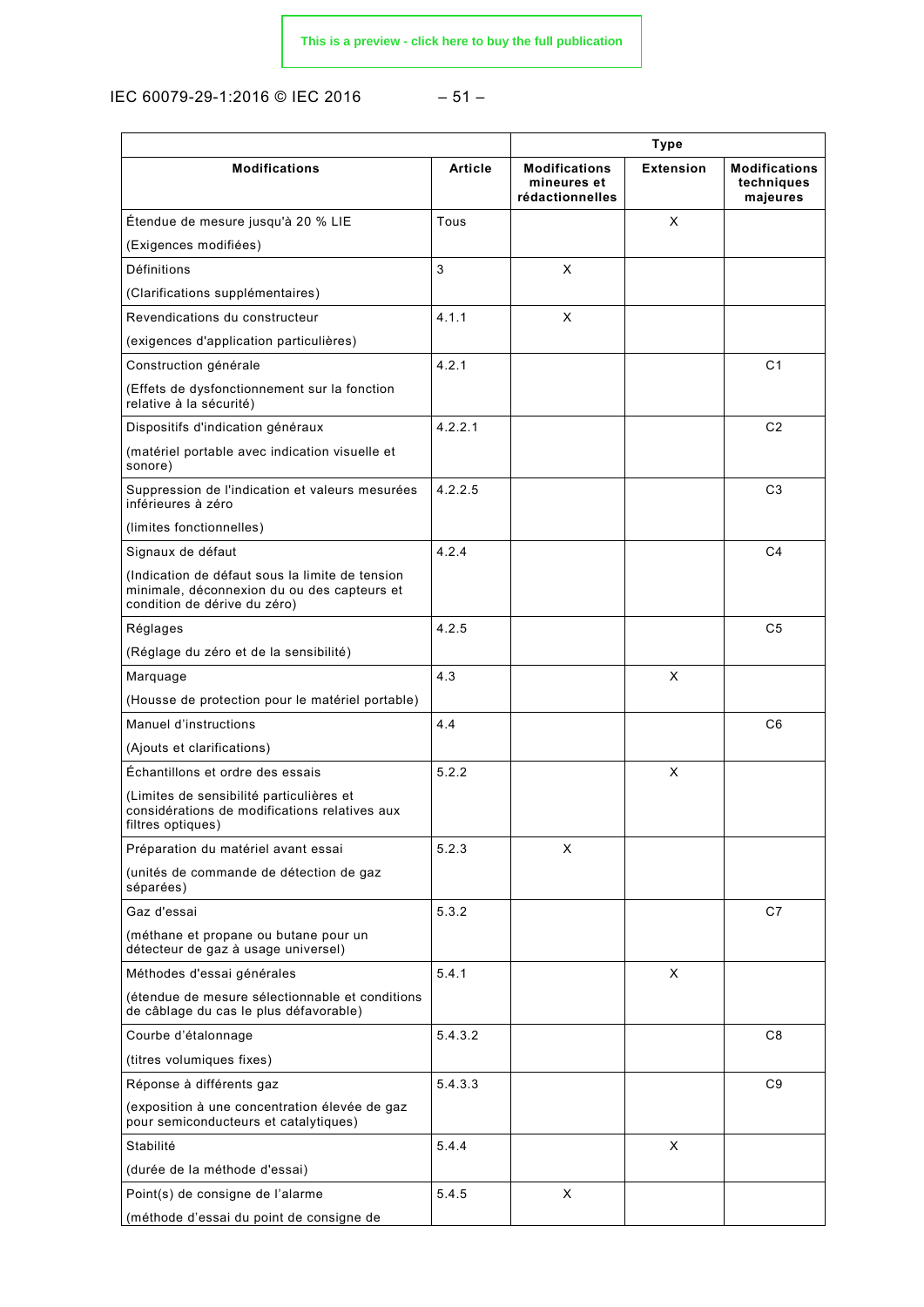### – 52 – IEC 60079-29-1:2016 © IEC 2016

|                                                                                                          |                | <b>Type</b>                                            |                  |                                                |
|----------------------------------------------------------------------------------------------------------|----------------|--------------------------------------------------------|------------------|------------------------------------------------|
| <b>Modifications</b>                                                                                     | <b>Article</b> | <b>Modifications</b><br>mineures et<br>rédactionnelles | <b>Extension</b> | <b>Modifications</b><br>techniques<br>majeures |
| l'alarme)                                                                                                |                |                                                        |                  |                                                |
| Température (matériel portable)                                                                          | 5.4.6          |                                                        |                  | C10                                            |
| (plage de températures et période de<br>stabilisation)                                                   |                |                                                        |                  |                                                |
| Température (tous les autres matériels)                                                                  | 5.4.6          |                                                        | X                |                                                |
| (plage de températures et période de<br>stabilisation)                                                   |                |                                                        |                  |                                                |
| Pression                                                                                                 | 5.4.7          | X                                                      |                  |                                                |
| (tolérance sur le mesurage de la pression)                                                               |                |                                                        |                  |                                                |
| Humidité du gaz d'essai                                                                                  | 5.4.8          | X                                                      |                  |                                                |
| (clarification de la méthode d'essai)                                                                    |                |                                                        |                  |                                                |
| Vitesse de l'air                                                                                         | 5.4.9          | X                                                      |                  |                                                |
| (clarification de la méthode d'essai)                                                                    |                |                                                        |                  |                                                |
| Débit pour le matériel à aspiration                                                                      | 5.4.10         | X                                                      |                  |                                                |
| (clarification de la méthode d'essai)                                                                    |                |                                                        |                  |                                                |
| Vibration                                                                                                | 5.4.12         | X                                                      |                  |                                                |
| (clarification de la méthode d'essai)                                                                    |                |                                                        |                  |                                                |
| Essai de chute pour matériel portable et<br>transportable                                                | 5.4.13         | X                                                      |                  |                                                |
| (clarification des exigences de redémarrage ou<br>d'arrêt automatique)                                   |                |                                                        |                  |                                                |
| Temps de préchauffage                                                                                    | 5.4.14         |                                                        |                  | C <sub>11</sub>                                |
| (exigence portant sur une invite utilisateur)                                                            |                |                                                        |                  |                                                |
| Concentration élevée de gaz au-dessus de<br>l'étendue de mesure                                          | 5.4.16         | X                                                      |                  |                                                |
| (clarification de la méthode d'essai et des<br>exigences)                                                |                |                                                        |                  |                                                |
| Capacité de l'accumulateur                                                                               | 5.4.17         | X                                                      |                  |                                                |
| (clarification de la méthode d'essai)                                                                    |                |                                                        |                  |                                                |
| Variation de l'alimentation électrique                                                                   | 5.4.18         |                                                        |                  | C12                                            |
| (limite de défaut de tension d'alimentation<br>minimale)                                                 |                |                                                        |                  |                                                |
| Poisons (applicable uniquement au matériel du<br>Groupe I à capteurs catalytiques ou<br>semiconducteurs) | 5.4.20.2       | X                                                      |                  |                                                |
| (clarification de la méthode d'essai)                                                                    |                |                                                        |                  |                                                |
| Compatibilité électromagnétique                                                                          | 5.4.21         |                                                        |                  | C <sub>13</sub>                                |
| (méthodes d'essai et exigences)                                                                          |                |                                                        |                  |                                                |
| Kit d'étalonnage de terrain                                                                              | 5.4.22         | X                                                      |                  |                                                |
| (clarification de la méthode d'essai)                                                                    |                |                                                        |                  |                                                |
| Fonction logicielle                                                                                      | 5.4.23         |                                                        | X                |                                                |
| (documentation d'aide)                                                                                   |                |                                                        |                  |                                                |
| Détermination du temps de réponse                                                                        | Annex B        |                                                        | X                |                                                |
| (clarification de la méthode d'essai)                                                                    |                |                                                        |                  |                                                |

NOTE 1 Les modifications techniques dont il est fait mention comprennent les modifications techniques majeures contenues dans la version révisée de la norme IEC, mais elles ne constituent pas une liste exhaustive de toutes les modifications par rapport à la version précédente. D'autres informations peuvent être consultées dans la Version avec marques de révisions de la norme.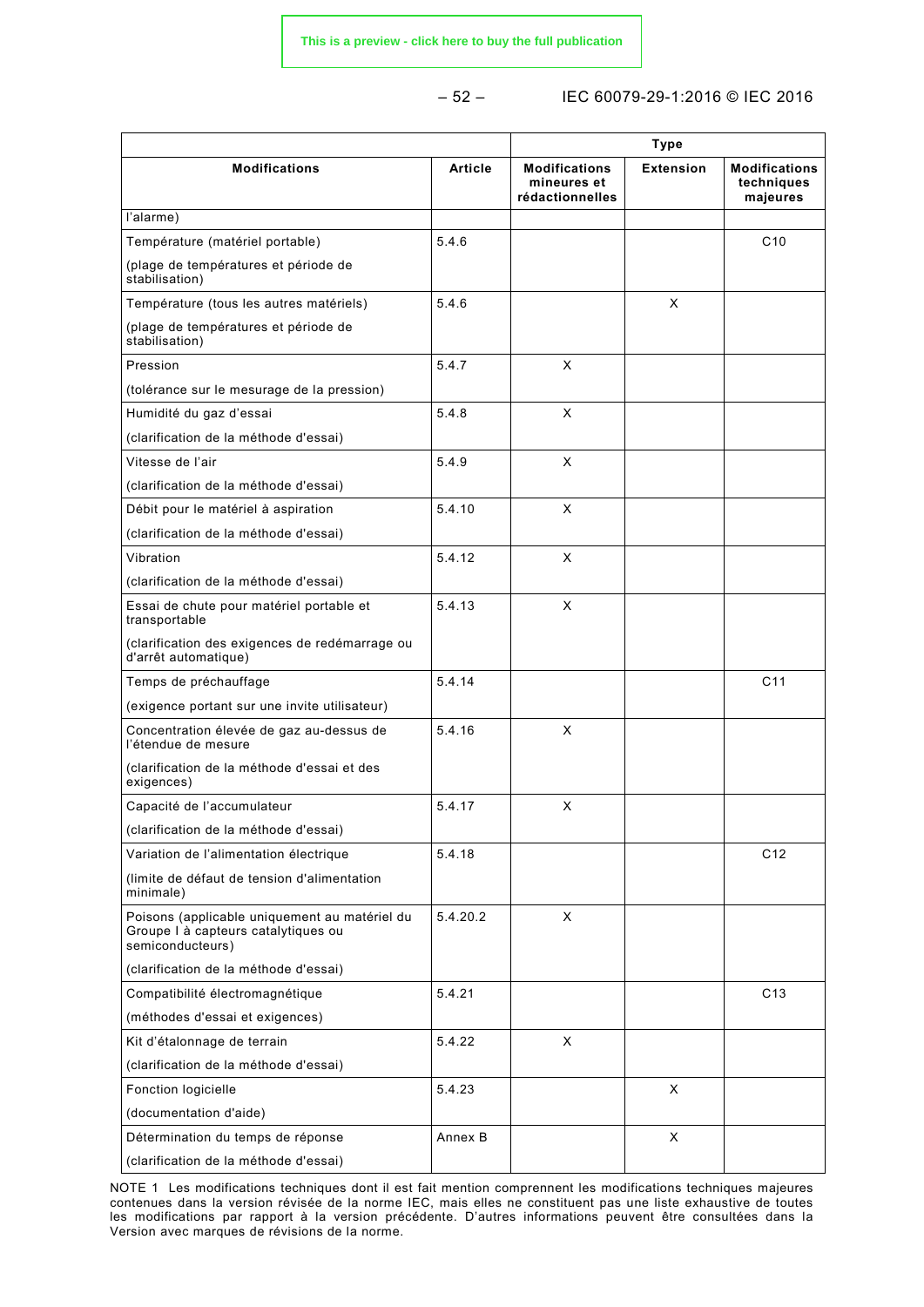IEC 60079-29-1:2016 © IEC 2016  $-53 -$ 

Explications:

#### **A) Définitions**

#### **Modifications mineures et rédactionnelles**

Clarification, réduction des exigences techniques, modifications techniques mineures, corrections d'ordre rédactionnel.

Ces modifications portent sur les exigences et sont de nature rédactionnelle ou technique mineure. Elles comprennent des modifications de formulations destinées à clarifier les exigences techniques sans apporter de modification technique ni réduire le niveau actuel de l'exigence.

#### **Extension**

Ajout d'options techniques

Ces modifications ajoutent de nouvelles exigences techniques ou modifient les exigences techniques existantes, de manière à fournir de nouvelles options sans toutefois augmenter les niveaux d'exigences pour tout matériel déclaré totalement conforme à la norme précédente. Par conséquent, ces modifications ne doivent pas être prises en compte dans le cas de produits conformes à l'édition précédente.

#### **Modifications techniques majeures**

Ajout d'exigences techniques, augmentation du niveau d'exigences techniques.

Ces modifications sont apportées aux exigences techniques (ajout, augmentation de leur niveau ou suppression) de telle manière qu'un produit conforme à l'édition précédente ne pourra pas toujours satisfaire aux exigences indiquées dans la dernière édition. Ces modifications doivent être prises en compte dans le cas de produits conformes à l'édition précédente. Des informations supplémentaires concernant ces modifications sont fournies en B) ci-dessous.

NOTE 2 Ces modifications reflètent le niveau de maîtrise technologique actuel. Cependant, en règle générale, il convient que ces modifications n'aient pas une incidence sur les matériels déjà mis sur le marché.

#### **B) Informations concernant le contexte d'application des 'Modifications techniques majeures'**

- C1 Ajout d'effets de dysfonctionnement non préjudiciables à la fonction relative à la sécurité (4.2.1).
- C2 Ajout d'une indication visuelle et sonore pour les matériels portables (4.2.2.1).
- C3 Ajout de limites fonctionnelles concernant la suppression de l'indication et les valeurs mesurées inférieures à zéro (4.2.2.5).
- C4 Ajout d'exigences concernant l'indication de défaut sous la limite de tension minimale, la déconnexion des capteurs et la condition de dérive du zéro (4.2.4).
- C5 Ajout d'exigences concernant les réglages du zéro et de la sensibilité (4.2.5).
- C6 Ajout d'exigences et clarification à intégrer dans le manuel d'instructions (4.4).
- C7 Ajout du méthane et du propane ou butane comme gaz d'essai exigés pour détecteur de gaz à usage universel (5.3.2).
- C8 Spécification relative aux titres volumiques fixes exprimés en pourcentage de l'étendue de mesure (5.4.3.2).
- C9 Ajout d'une exigence concernant les capteurs semiconducteurs et catalytiques à exposer à une concentration élevée de gaz en réponse à différents gaz (5.4.3.3).
- C10 Ajout d'une plage de températures et d'une période de stabilisation (5.4.6).
- C11 Ajout d'une exigence pour le matériel possédant une invite utilisateur (5.4.14).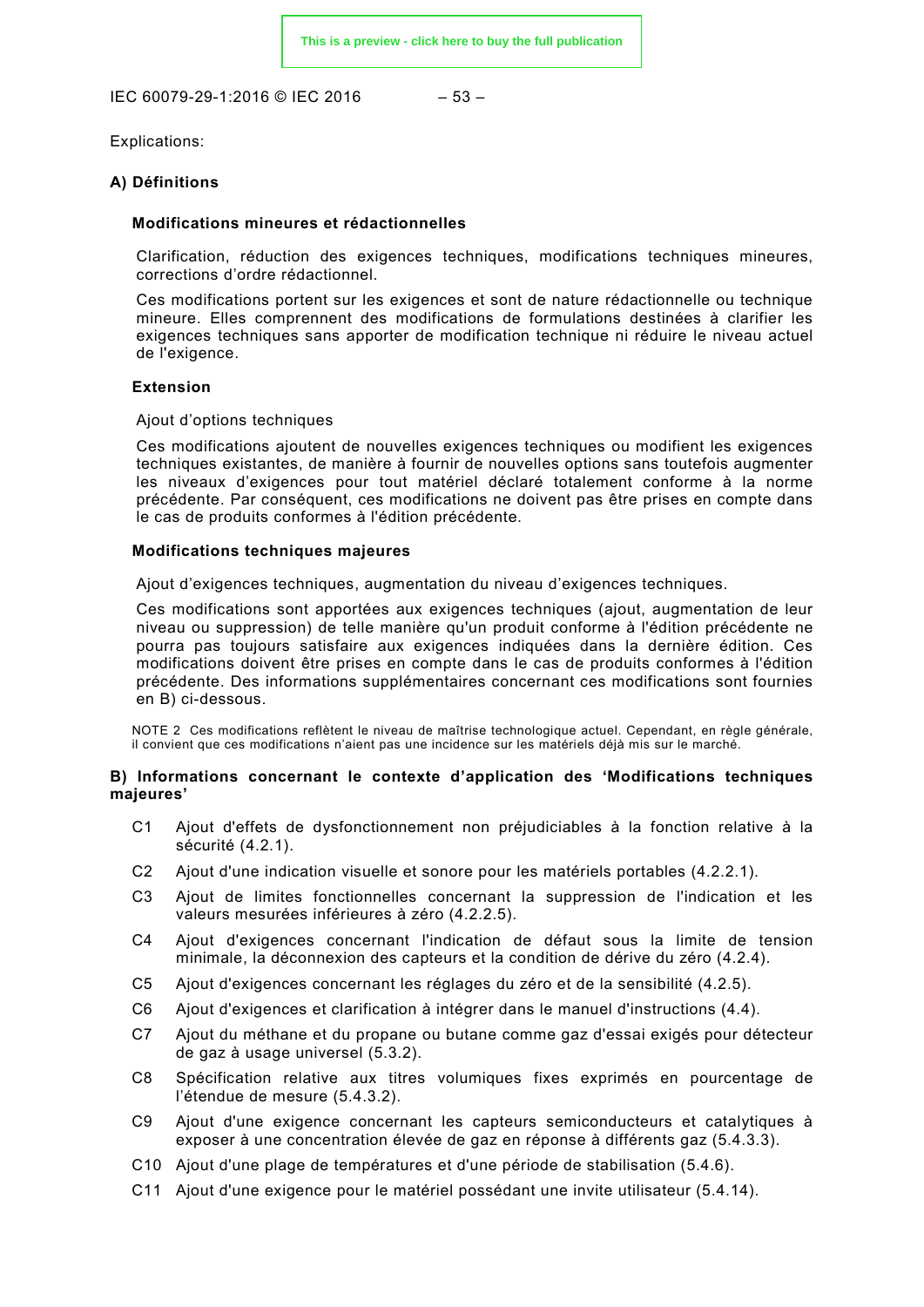– 54 – IEC 60079-29-1:2016 © IEC 2016

- C12 Ajout d'une exigence concernant la fonction de sortie au-dessus de la limite de défaut de tension d'alimentation minimale (5.4.18).
- C13 Ajout de méthodes d'essai et d'exigences concernant les essais de compatibilité électromagnétique (5.4.21).

La présente version bilingue (2017-12) correspond à la version anglaise monolingue publiée en 2016-07.

Le texte anglais de cette norme est issu des documents 31/1257/FDIS et 31/1266/RVD.

Le rapport de vote 31/1266/RVD donne toute information sur le vote ayant abouti à l'approbation de cette norme.

La version française de cette norme n'a pas été soumise au vote.

Cette publication a été rédigée selon les Directives ISO/IEC, Partie 2.

Une liste de toutes les parties de la série IEC 60079, publiées sous le titre général *Atmosphères explosives*, peut être consultée sur le site web de l'IEC.

Le comité a décidé que le contenu de cette publication ne sera pas modifié avant la date de stabilité indiquée sur le site web de l'IEC sous "http://webstore.iec.ch" dans les données relatives à la publication recherchée. À cette date, la publication sera

- reconduite,
- supprimée,
- remplacée par une édition révisée, ou
- amendée.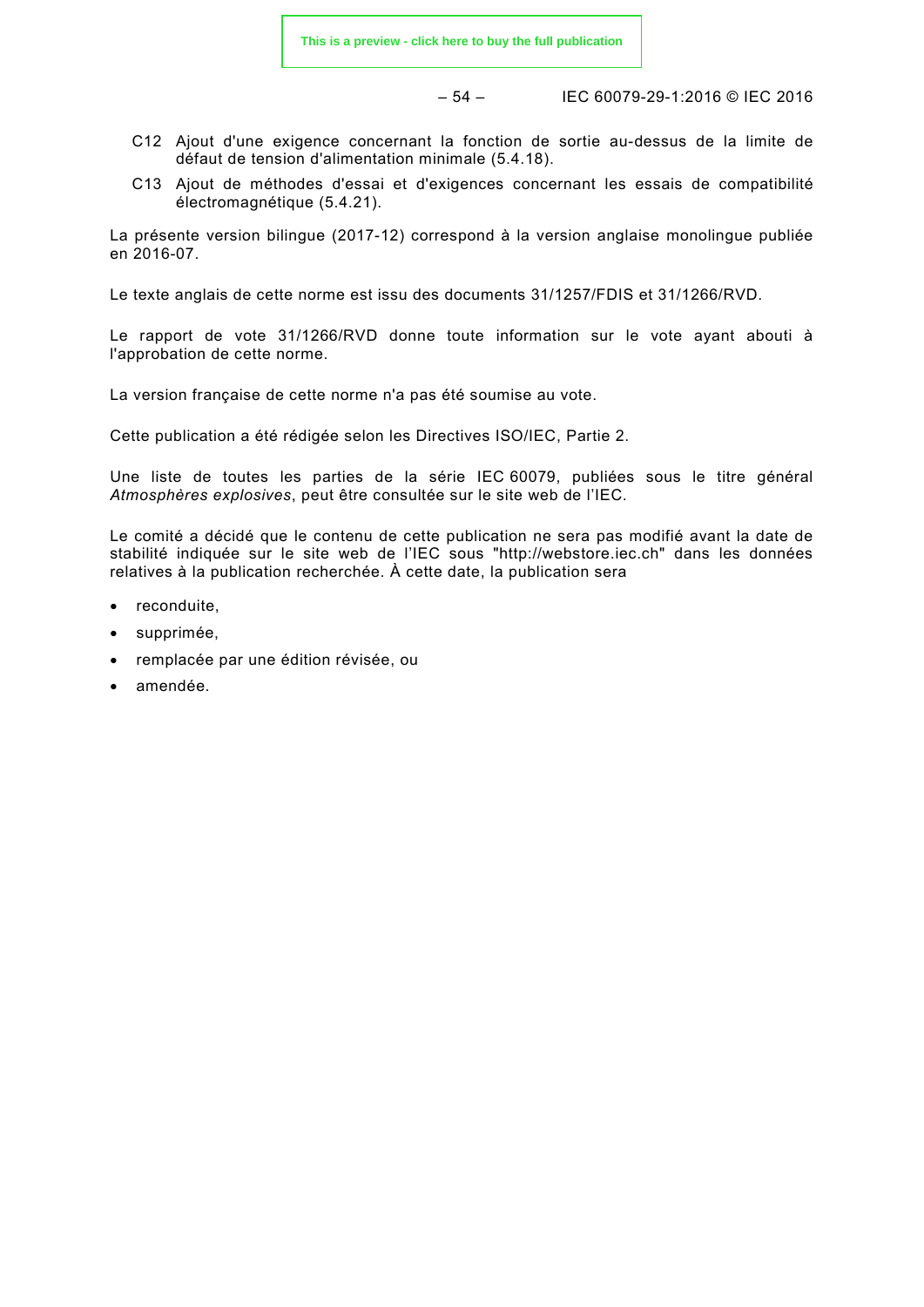<span id="page-21-0"></span>IEC 60079-29-1:2016 © IEC 2016  $-55-$ 

### INTRODUCTION

La présente partie de l'IEC 60079-29 spécifie les exigences générales pour la construction, les essais et l'aptitude à la fonction, et décrit les méthodes d'essai qui s'appliquent aux matériels portables, transportables et fixes pour la détection et le mesurage des concentrations de gaz ou de vapeurs inflammables dans l'air.

Les préconisations relatives à la sélection, l'installation, l'utilisation et la maintenance des matériels de détection de gaz sont établies dans l'IEC 60079-29-2: *Explosive atmospheres – Part 29-2: Gas detectors – Selection, installation, use and maintenance of detectors for flammable gases and oxygen.*

Les préconisations relatives à la sécurité fonctionnelle des systèmes fixes de détection de gaz sont établies dans l'IEC 60079-29-3: *Atmosphères explosives – Partie 29-3: Détecteurs de gaz – Recommandations relatives à la sécurité fonctionnelle des systèmes fixes de détection de gaz*.

Les exigences générales pour la construction, les essais et l'aptitude à la fonction des détecteurs de gaz inflammables à chemin ouvert sont établies dans l'IEC 60079-29-4: *Atmosphères explosives – Partie 29-4: Détecteurs de gaz – Exigences d'aptitude à la fonction des détecteurs de gaz inflammables à chemin ouvert*.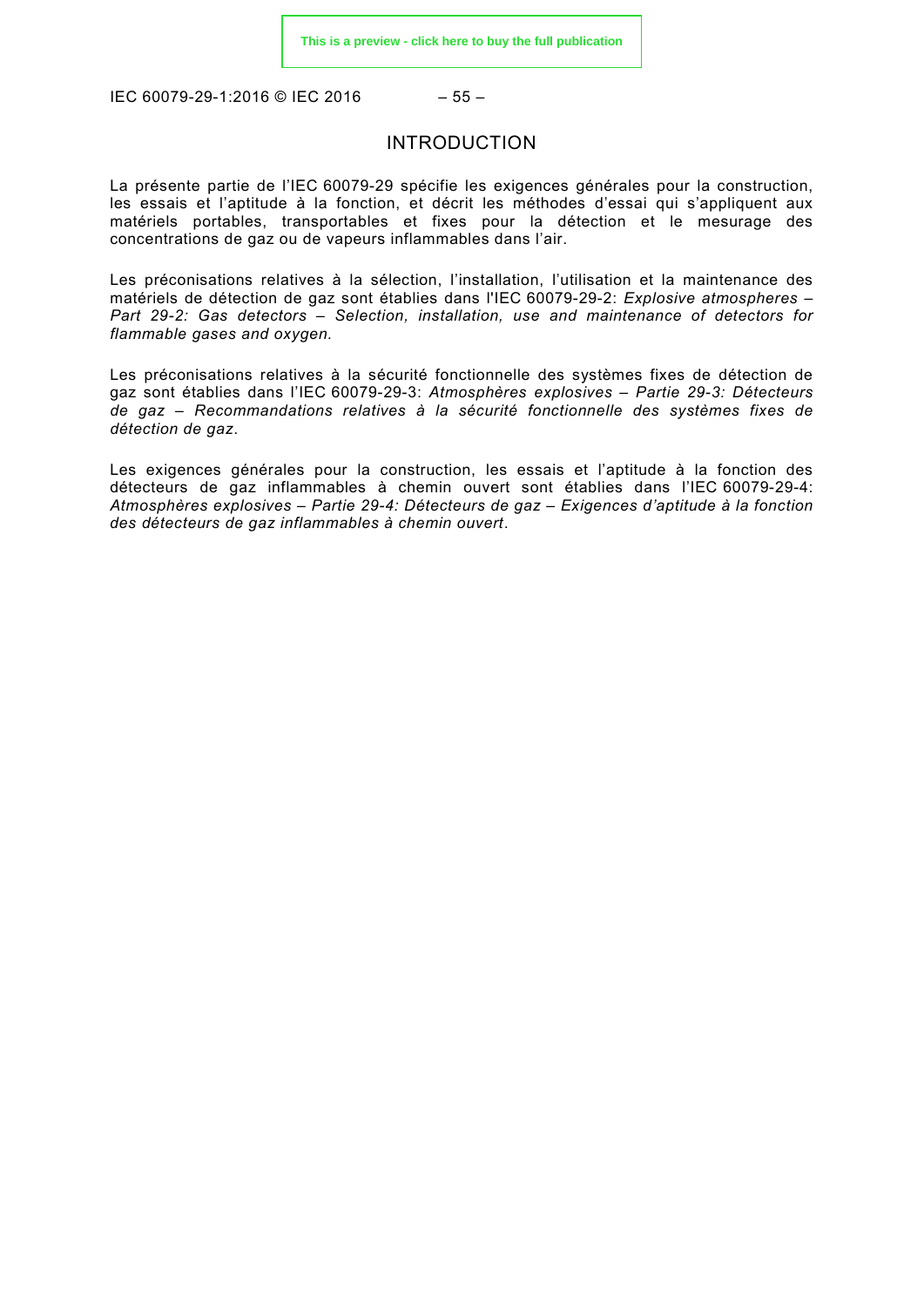– 56 – IEC 60079-29-1:2016 © IEC 2016

# **ATMOSPHÈRES EXPLOSIVES –**

# **Partie 29-1: Détecteurs de gaz – Exigences d'aptitude à la fonction des détecteurs de gaz inflammables**

#### <span id="page-22-0"></span>**1 Domaine d'application**

La présente partie de l'IEC 60079-29 spécifie les exigences générales pour la construction, les essais et l'aptitude à la fonction, et décrit les méthodes d'essai qui s'appliquent aux matériels portables, transportables et fixes pour la détection et le mesurage des concentrations de gaz ou de vapeurs inflammables dans l'air. Les matériels, ou parties de ceux-ci, sont destinés à être utilisés dans des atmosphères explosives et dans les mines grisouteuses.

La présente partie de l'IEC 60079-29 est applicable aux matériels de détection de gaz inflammables avec une étendue de mesure jusqu'à tout titre volumique déclaré par le constructeur, et destinés à donner une indication, une alarme ou une autre fonction de sortie, le but étant d'informer d'un danger d'explosion potentiel et, dans certains cas, de déclencher une ou des actions protectrices manuelles ou automatiques.

Pour les besoins de la présente partie de l'IEC 60079-29, l'expression "indiquant jusqu'à un titre volumique de X % ou X % LII" inclut les matériels ayant une limite supérieure de l'étendue de mesure égale ou inférieure à X % ou X % LII.

La présente partie de l'IEC 60079-29 s'applique aux matériels, comprenant les systèmes d'échantillonnage intégrés des matériels à aspiration, destinés à être utilisés dans des applications de sécurité commerciales, industrielles et non résidentielles.

La présente partie de l'IEC 60079-29 ne s'applique pas aux systèmes d'échantillonnage externes, ou aux matériels de laboratoire ou de type scientifique, ou aux matériels utilisés uniquement pour la surveillance et/ou la commande de processus. Elle ne s'applique pas non plus aux détecteurs à chemin ouvert (ligne de vision) qui relèvent du domaine d'application de l'IEC 60079-29-4. Seuls les matériels avec des chemins optiques très courts destinés à être utilisés lorsque la concentration est uniforme sur le chemin optique relèvent du domaine d'application de la présente norme.

Pour les matériels détectant la présence de plusieurs gaz, cette partie de l'IEC 60079-29 s'applique uniquement pour la détection de gaz ou vapeurs inflammables.

La présente partie de l'IEC 60079-29 complète et modifie les exigences générales de l'IEC 60079-0. Lorsqu'une exigence de la présente norme est en contradiction avec une exigence de l'IEC 60079-0, l'exigence de l'IEC 60079-29-1 prévaut.

NOTE 1 L'IEC 60079-29-1 est destinée à permettre la fourniture de matériels assurant un niveau de sécurité et une aptitude à la fonction appropriés aux applications générales. Cependant, pour les applications spécifiques, un acheteur éventuel (ou une autorité appropriée) peut exiger en plus que le matériel soit soumis à des essais particuliers ou à une approbation. Par exemple, un matériel du Groupe I (c'est-à-dire un matériel pour une utilisation dans des mines grisouteuses) peut ne pas être autorisé pour une utilisation sans un essai complémentaire, avant l'approbation par l'autorité compétente dans les mines sous sa juridiction. De tels essais/approbations particuliers doivent être considérés comme des dispositions complémentaires et distinctes de celles des normes en référence ci-dessus et n'invalident pas la certification selon ces normes ou la conformité à ces normes.

NOTE 2 Tous les matériels étalonnés pour des gaz ou vapeurs spécifiques ne peuvent en aucun cas être considérés pouvoir fournir des indications correctes pour d'autres gaz ou vapeurs.

Pour les besoins de la présente norme, les termes «limite inférieure d'inflammabilité (LII)» et «limite inférieure d'explosivité (LIE)» sont considérés comme synonymes, et de la même